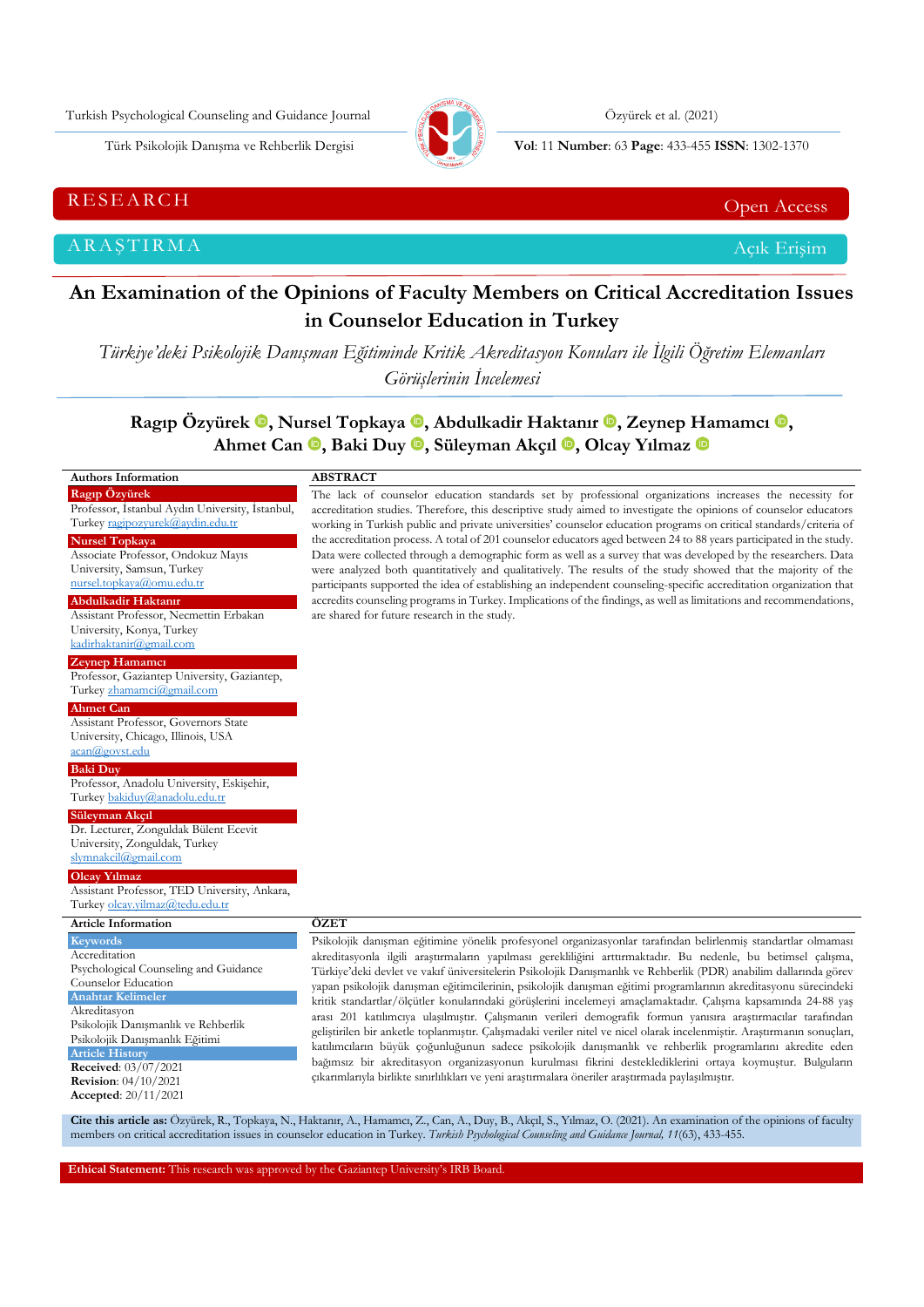# **INTRODUCTION**

The first studies on counseling and guidance emerged in the USA at the beginning of the 1900s and Turkey caught up around the 1950s (Korkut & Mızıkacı, 2008). Though the first counselor education program was opened in 1982, counselor education programs were first listed in the Measuring, Selection and Placement Center (MSPC) guidebook in 1983 (as cited in Özyürek, 2010b). As counselor education programs become more common nationwide, counselor educators began focusing on improving the quality of undergraduate education (Akkoyun, 1995; Atıcı, Özyürek, & Çam, 2006; Doğan, 2000; Özyürek, 2009, 2010a). There is a promising increase in studies and publications on counselor education and supervision especially in recent years (Kalkan & Can, 2019). However, to our knowledge, there are no empirical studies on the accreditation of counselor education in Turkey.

Accreditation refers to an evaluation and independent quality assurance process, measuring whether the academic and field-specific standards, which have been predetermined by the accreditation authority are met by a higher education program (Council of Higher Education [CoHE], 2020). It has been more than forty years since counselor education started in Turkey, but the lack of a national standard on counselor education is having a negative impact on the identity of the profession. Although an accreditation body (i.e., Association for Evaluation and Accreditation of Teacher Education Programs; [AEATEP], 2021) has been accrediting counseling programs in Turkey, the standards of AEATEP has been questioned by counselor educators as even some of the basic concepts specific to the field such as "counselor" and "supervision," as well as names and standards of vocational counseling practices, school counseling internship, individual and group counseling courses have not been addressed. Additionally, the national representation of the currently suggested standards for counseling programs is in question as these standards were not opened to the discussion of the counselor educators in Turkey. As Topkaya indicated (2020), rapid developments in the 21st century triggered studies on determining desired competence of individuals in different occupational groups. Determining the competence of counselors is especially essential for the evaluation of counselor education programs and the performance of counselors. In Turkey, competence in the context of undergraduate education refers to the level of knowledge, capabilities, and qualifications of a person who graduated from any undergraduate program (CoHE, 2020). In Turkey, competencies at the undergraduate level are shaped according to the International Standard Classification of Education (ISCED, 2021) and National Qualifıcations Framework for Higher Education in Turkey, and Basic Field Competencies (CoHE, 2020). Competencies in the counseling profession are addressed in the Social Services and Fundamental Health Field (CoHE, 2020), whereas teacher competencies, which is the primary focus of the AEATEP, are addressed in the Teacher Training and Educational Sciences.

Though a counseling-specific accreditation body has not been established in Turkey until 2021, such establishments were found in other countries as early as 1981 [i.e., Council for Accreditation of Counseling and Related Educational Programs (CACREP)]. An examination of the standards of the CACREP and code of ethics in counseling-related professional associations [e.g., American Counseling Association (ACA), 2014; American School Counselor Association (ASCA), 2016; Turkish Psychological Counseling and Guidance Association's Code of Ethics (İkiz et al., 2021)], reveal the inadequacies of the AEATEP's standards for undergraduate level counselor education programs in Turkey. CACREP is an independent agency recognized by the Council for Higher Education Accreditation to accredit master's degree programs in addiction counseling, career counseling, clinical mental health counseling, marriage,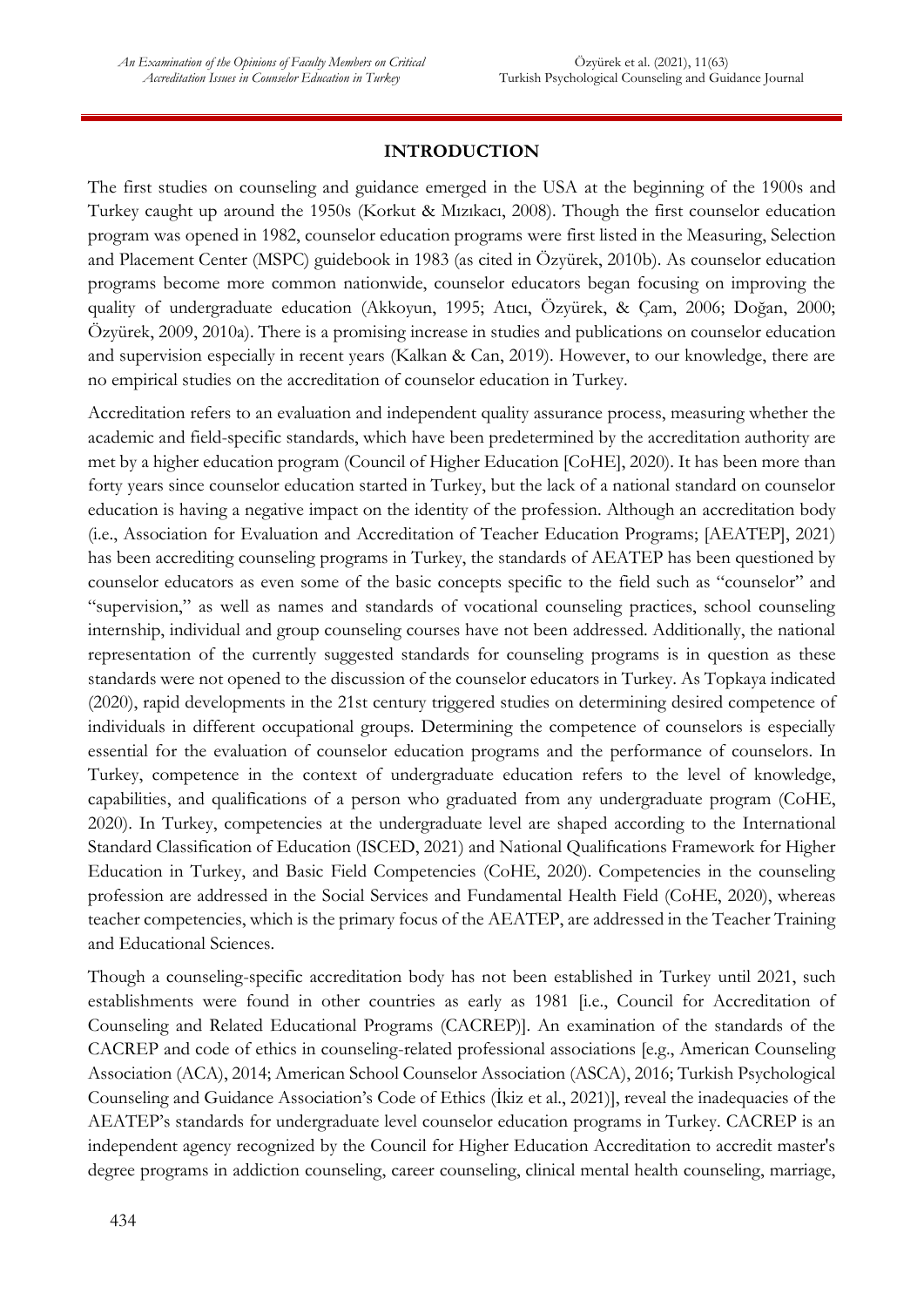couple, and family counseling, school counseling, student affairs, rehabilitation counseling, clinical rehabilitation counseling and college counseling in the United States. CACREP also accredits doctoral programs in Counselor Education and Supervision (CACREP, 2021). The CACREP standards are the driving force behind professional identity development and the agent that advances the counseling profession. CACREP (2020) and its 2016 accreditation standards play a significant role in advancing the counseling profession. Counselor educators have the power to influence students' knowledge, competence, and skills through classroom teaching and experiential learning in the programs. Similarly, counselor education programs need to prepare students to be capable, competent, and active leaders that will work towards continual change and growth (Chang et al., 2012). For this reason, CACREP has established a set of standards for counselor education programs, indicating knowledge and skills as an area of teaching for counselor educators (Barreto, 2012; CACREP, 2020). These guidelines reinforce the idea that professional counselors stimulate change, not only on a micro-level with individuals and families but also on a macro level, activating change in social, political, and professional organizations (ACA, 2014; Woo et al., 2016). Based on the CACREP accreditation standards, counselor education aims to promote professional identity and standardized curriculum through organizational and leadership participation (CACREP, 2020).

According to the 2016 accreditation standards set by CACREP (2020) under professional practice, practicum and internship are supposed to hone counseling skills with counseling practices under supervision. Counseling trainees should have at least 700 hours of practice under supervision. 240 hours of the aforementioned 700 hours of counseling practices should consist of counseling with real clients and direct services, such as individual and group counseling, classroom guidance activities. The remaining 360 hours comprise of supervision related to performance in the practice period and other indirect activities, including consultation, program development, and evaluation. The supervision process consists of two aspects: The first aspect involves receiving supervision from the site supervisor, who is in charge of counseling practices at the supervision site. The second aspect involves getting one hour of individual or triadic supervision and 60 – 90 minutes of group supervision per week, from the faculty supervisor teaching the counseling internship course. The supervisor/supervisee ratio should not exceed 1/12.

To ensure equitable education across programs for diverse student groups, accreditation of counseling programs is pivotal not only in the US, but also in other countries (Haktanir, 2020). As evident in the CACREP standards addressed above, one of the important points of the accreditation process is the identification of the national standards of courses in education programs, especially for applied courses. Practicum courses in undergraduate-level counseling education in Turkey include career counseling practices, group counseling experiences, school counseling practices, and individual counseling practices. However, standards for the applied courses are not established in Turkish counseling programs and can greatly vary across programs. Moreover, there is a scant of regulations for counseling internship courses and various practices can be observed throughout the programs. The lack of standards across programs in applied courses has been reflected in the lack of studies in these areas. To exemplify, the first studies on these practicum courses and supervision began around 2010 with studies on school counseling (Atıcı & Çam, 2013; Özyürek, 2009, 2010a, b), and followed by studies on courses regarding individual counseling practicum (Aladağ, 2014). Studies on applied career counseling and experience in group work are limited.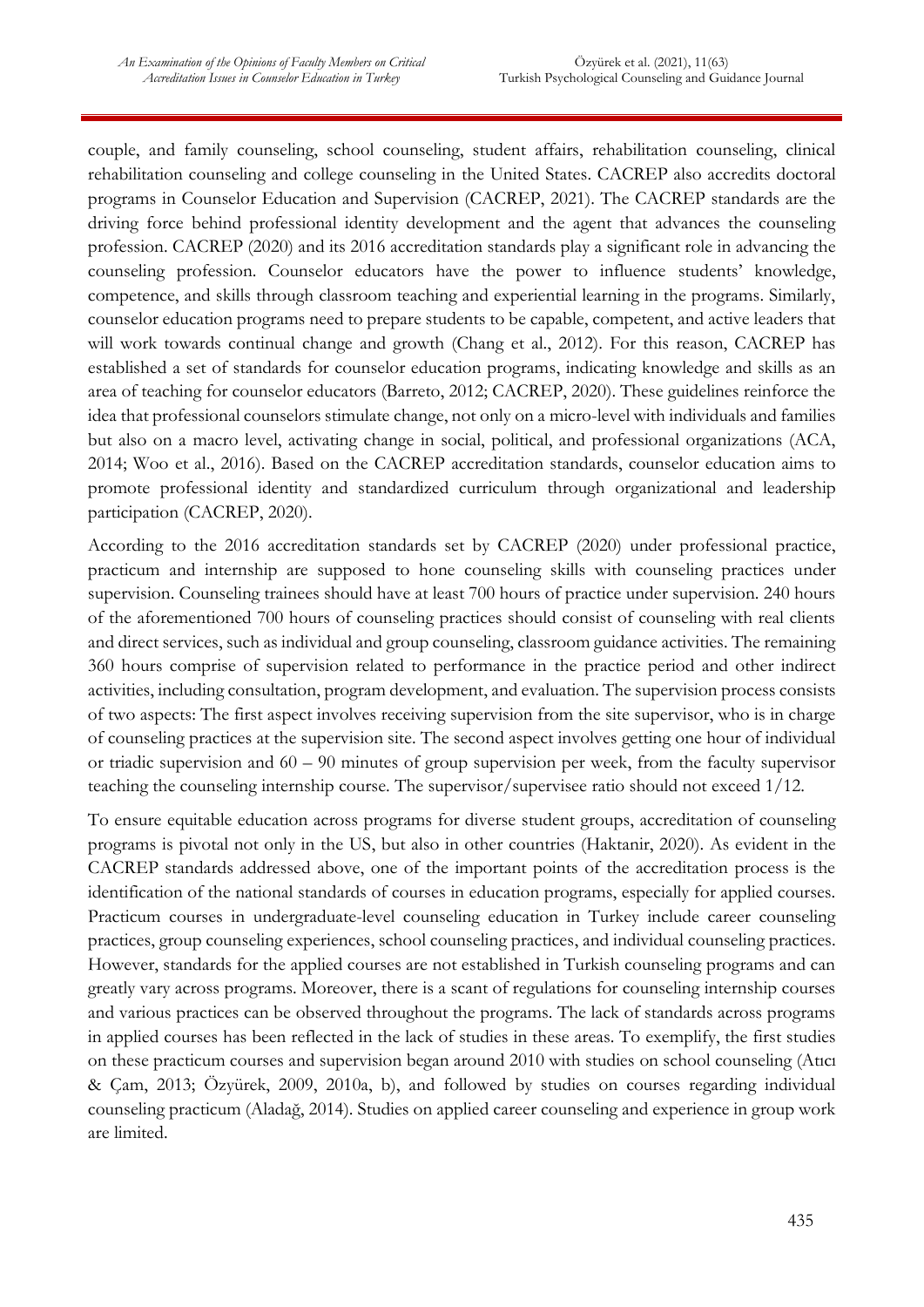The first studies on training and supervision of students matriculated in school counseling internships were conducted with senior college students from 19 different universities (Özyürek, 2009, 2010a, b). Özyürek (2009) collected data from these senior students (*n* = 365; 37.36% of the population) to examine time, structure, and feedback opportunities for practices in schools. Results of this study showed that a significant proportion of students did not receive individual or group supervision in a sufficient and regular manner and group supervisions were presented by inexperienced instructors and performed with crowded groups. Another study showed that senior students (*n* = 365) practiced classroom guidance (%67), individual interviews (%64), large group guidance (%51), small group guidance (%27), and school conferences (%27) (Özyürek, 2010a). Study results also indicated that the mean individual counseling sessions conducted by senior students was 8.55 (*SD* = 7.97) and the mean attendance of senior students to group counseling sessions was 5.99 ( $SD = 5.10$ ). The third study using the same sample (Özyürek, 2010b) examined school counseling internship in terms of (a) developing counseling and guidance programs, (b) program evaluation and accountability practices, (c) psychological test administration, (d) applying assessment techniques and (e) other practices (e.g., coordination, peer guidance, consultation, and orientation). The research sample consists of 345 senior students who graduated in 2006 (Özyürek, 2009, 2010a, b). Students who participated in the study reported a lack of competencies in the aforementioned areas. Additionally, students indicated applying assessment techniques comfortably in comparison to other areas. Other researchers (Atıcı & Çam, 2013) emphasized the improving and motivating effects of constructive feedback and suggestions from students and instructors. Atıcı and colleagues (2006) found that school counseling internship enhanced the perception of competence (school counselor competence, competence in evaluating profile scores, group counseling competence) and counseling self-efficacy. A study on developing draft standards of practicum classes by Demir et al. (2019) is considered to be another important development in recent years in the standardization of school counseling practices. During the second school counseling symposium, Demir and colleagues mentioned definitions of important counseling terminology, course definitions, principal methods used by school counselors, proposed prerequisite courses, learning outcomes of courses, practice opportunities provided to students, skills and duties of faculty or site supervisors, types of supervision and number of students in group supervision, proposed practices, starting and ending times of practices, evaluation criteria, determining measurement and evaluation tools for learning outcomes and explanations for proper ethical behavior. Some scholars also mentioned guidelines of interview and observation courses in counseling (Özyürek, 2019) and a roadmap for accreditation in Turkey (Özyürek & Can, 2019).

There are several studies in the literature on individual counseling education and supervision in Turkey (Aladağ, 2014; Aladağ et al., 2011; Aladağ & Kemer, 2016, 2017; Kalkan & Can, 2019). Aladağ and Kemer (2017) reported that most counselors-in-training provided individual counseling to real clients, some counselors-in-training provided individual counseling to both real clients as well as classmates, and a small percentage only practiced with classmates. The authors indicated that, typically, most counselorsin-training worked with two real clients for eight to 10 sessions. Also, group supervision is reported to be the most common supervision method, performed with four to 22 psychological counselor trainees (Aladağ & Kemer, 2017). There are no empirical study results related to group counseling practices and supervision in Turkey. The extant literature on both individual and group counseling practices and supervision are usually reviewed studies (Koçyiğit-Özyiğit & İşleyen, 2016; Meydan, 2014; Yılmaz & Voltan-Acar, 2015). When studies on individual and group counseling are examined, there appears no consensus on the number of individual counseling sessions to be carried out, the number of group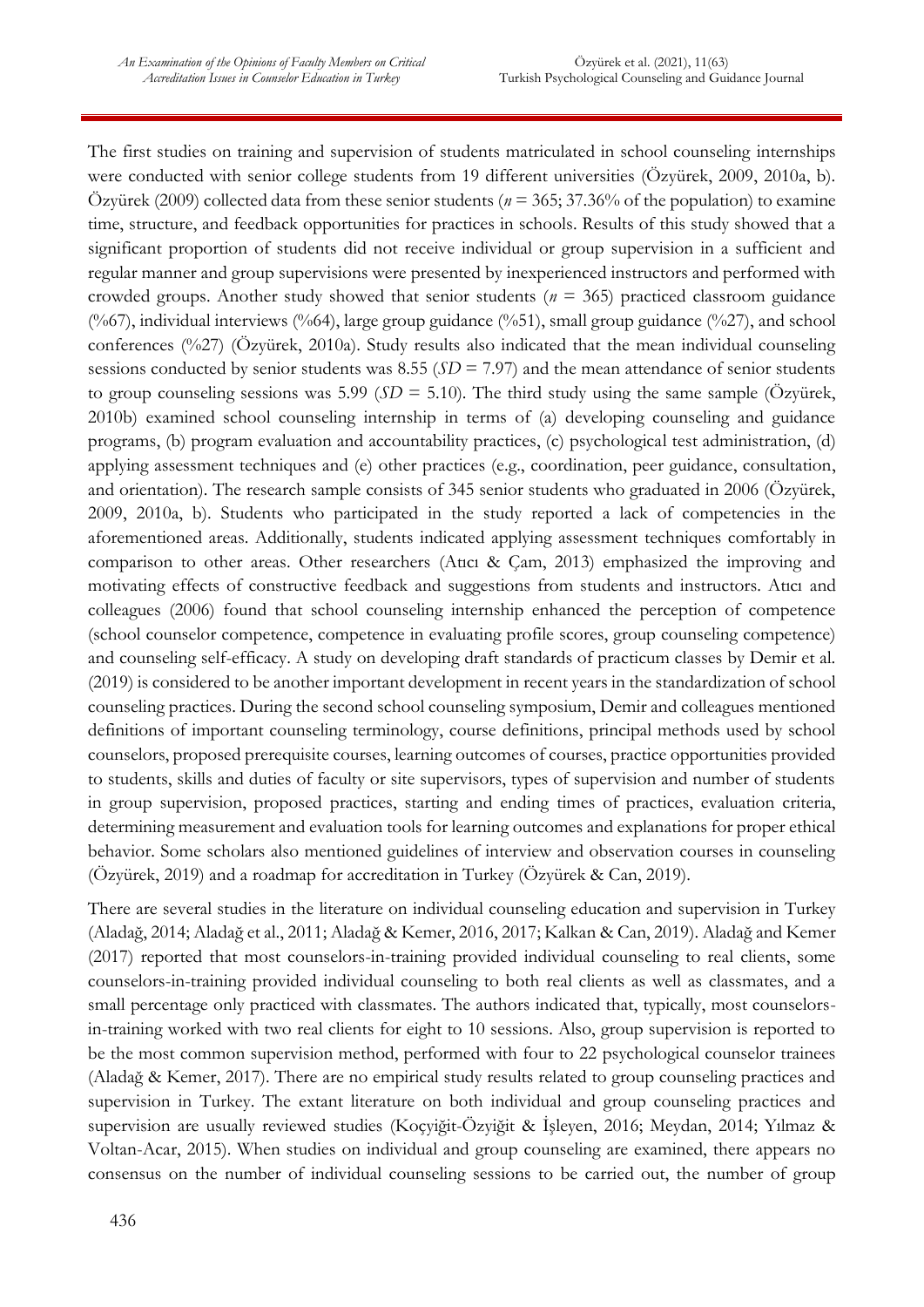sessions to partake, the number of real clients to be seen, and the desired learning outcomes for applied individual and group counseling courses for undergraduate students. In short, although clinical supervision opportunity is indispensable for counseling process, there are no nationally defined and accepted clinical supervision practices and education standards in Turkey (Aladağ & Kemer, 2016).

A literature review for career counseling practice courses shows a lack of studies on this area. Şeker and Çapri's study (2019) is the only available research on this subject. Researchers indicated that counselorsin-training experienced a growing period for group guidance, classroom guidance, and interviewing students. For instance, counseling candidates have the chance of getting awareness in occupational guidance. Students reported difficulties with the school principals in working in classes or taking clients out of classes. Additionally, communication problems with their classmates in their groups are among the reported issues. The research included opinions of school counselors serving as site supervisors at schools. These school counselors mentioned that the content of career counseling courses at universities should be in line with guidance and counseling services offered at the Turkish National Ministry of Education, and the assessment tools used in student screening should be made available in online settings.

The most important development toward the establishment of a counseling-specific accreditation body has been the development of self-assessment standards proposed by the initial voluntary accreditation committee (Turkish Psychological Counseling and Guidance Association Self-Assessment Report Preparation Committee, 2020). These standards are classified under "learning environments and professional counselor identity", "professional practices, interviews and observations", and "evaluating programs and results". These criteria address many critical topics for psychological counselors.

Considering the efforts of educational and professional institutions on determining competencies and standards towards increasing quality, developing national standards that would increase the quality of counselor education and the establishment of a counseling-specific accreditation body in Turkey are crucial. There are several critical and important topics pertaining to accreditation that warrants attention. Moreover, there is no known consensus on the standards among counselor educators. Therefore, seeking the opinions of experienced counselor educators on the standards of counselor education and determining important topics seem to be essential. Accordingly, this study aims to investigate opinions of counselor educators teaching undergraduate-level counseling courses in Turkey on critical accreditation issues, on which little consensus exists. These critical issues are, (a) the organizations that would accredit counseling programs, (b) course loading of instructors, (c) conditions of practicum and internship courses, (d) supervision possibilities, and (e) opportunities for providing counseling.

### **METHOD**

### **Participants**

The research population consists of instructors in Turkish public and private universities' undergraduatelevel counselor education programs. While state universities employ 615 instructors, private universities employ 265 instructors, a total of 880 counselor educators from 66 state and 27 private universities according to the report by the Turkish Psychological Counseling and Guidance Association İzmir Branch Research and Development Commission (2020). To maximize participation, we sent the study link to 641 counselor educators directly. We also strived to contact the rest of the counselor educators indirectly (i.e., through program chairs). The research sample consists of 265 instructors employed at the time of data collection in those programs who volunteered for this study and answered an online questionnaire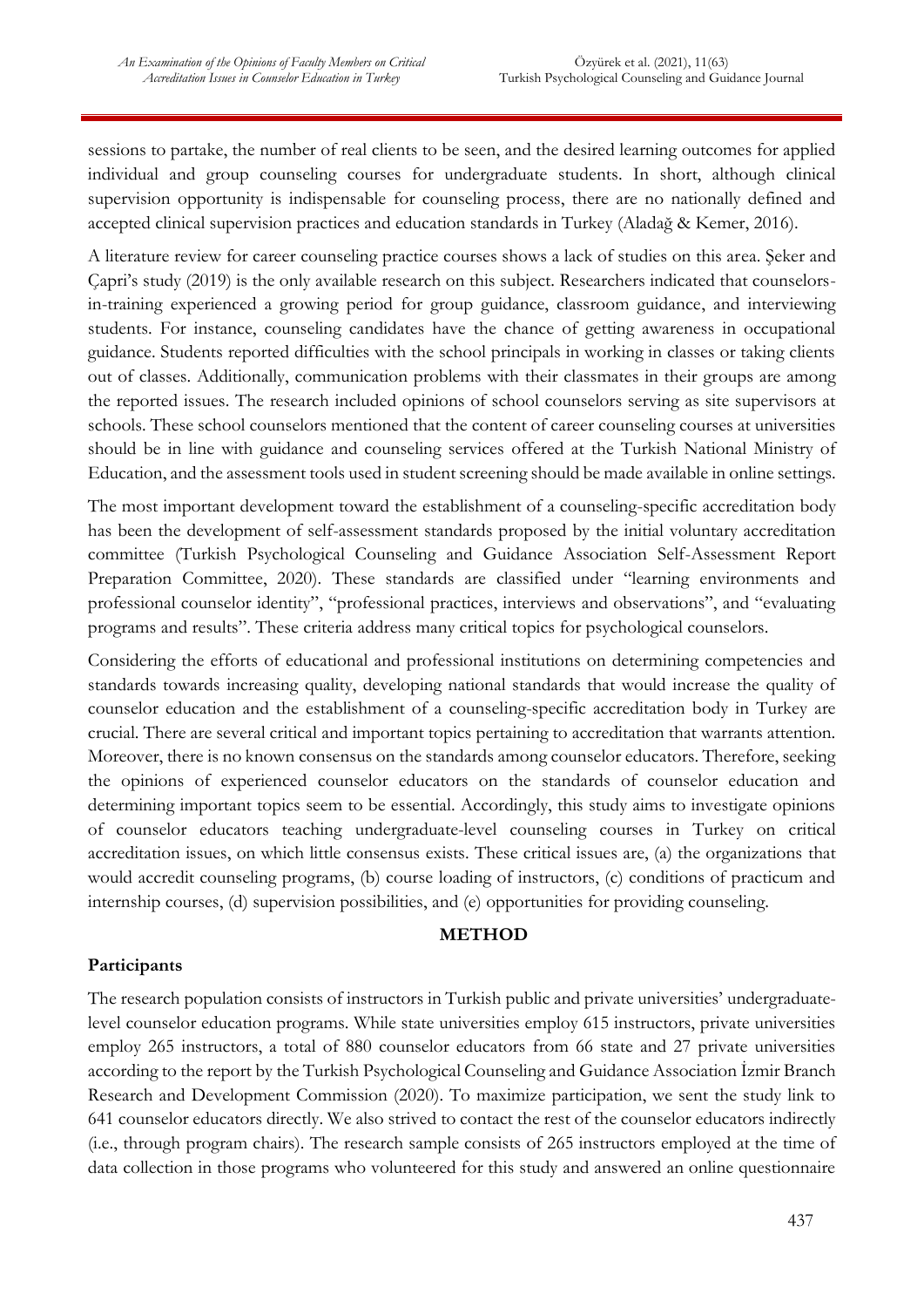via SurveyMonkey. While 71,53% of the participants answered all of the questions in the questionnaire (*n*= 201), 28,5% of the participants did not answer all of the questions. The first question in the questionnaire eliminated part-time employees of counselor education departments, which resulted in the removal of 13 participants. The sample size was therefore reduced to 201.

More than half of the participants (55,2%) were females while 36,32% of them were males. The remaining 11,48% did not declare their gender. Among the participants, 14,93% were full professors, 14,43% were associate professors, 27,36% were assistant professors, 8,46% were lecturers with a Ph.D., 1% were lecturers, 6,97% were Ph.D. research assistants and 5,97% were full-time research assistants without a Ph.D. Average work experience of the participants who declared their work experience (*n*= 154) was 13,90 years, with a standard deviation of 9,16. Total work experience ranges from 1 to 42 years. Average age (*n*= 155) was 41,46, with a standard deviation of 10,20. The ages of the participants ranged from 24 to 88 years.

Of the participants, 63,68% were employed in state universities, and 14,43% were employed in private universities. When regional compositions of the participants were as follows: 13,09% of the participants were employed in the Marmara region, 11% in the Central Anatolia region, 5,03% in the Mediterranean region, 8,2% in the Black Sea region, 6,08% in from Aegean region, 4,03% in Eastern Anatolia region, and 4,48% in Southeast Anatolia region. Only a small proportion of the participants (2,08%) were employed at universities in the Turkish Republic of Northern Cyprus.

Participants who responded to the question related to graduation information primarily obtained undergraduate and graduate degrees from psychological counseling and guidance (PCG), guidance and psychological counseling (GPC), or Psychological Services in Education (PSE) departments (84%; *n*= 113). The remaining participants had their degrees in primary school teaching (*n*= 6), psychology (*n*= 2), pedagogy, philosophy, English language and literature, English teaching (one participant each). Some participants had their graduate degrees from counselor education, child psychology, educational sciences, curriculum and instruction, educational management and leadership, marriage and family therapy, developmental psychology, psychology, mental health counseling, management, and occupational psychology (one participant each). Of the participants who responded to this demographic information, 82,9% (*n*= 132) reported earning their doctorate degrees from PCG/GPC/PSE departments.

### **Ethical Statement**

This study was approved by the Gaziantep University's Social Science and Humanities Ethics Committee on August 19, 2020 (Board Approval Meeting Number: 13; Decision: 5). The participants were informed about the voluntary nature of participation before giving consent to take the survey.

# **Data Collection Tools**

Research data were collected with "Questionnaire for Determining Opinions on Critical Accreditation Topics in Psychological Counselor Education" and demographic form, which was generated by the authors.

**Demographic Form**. This form collected demographic information of the participants including their age, gender, academic title, undergraduate, graduate, and doctorate programs, which practicum courses (career counseling, school counseling practices, individual counseling practices, and group counseling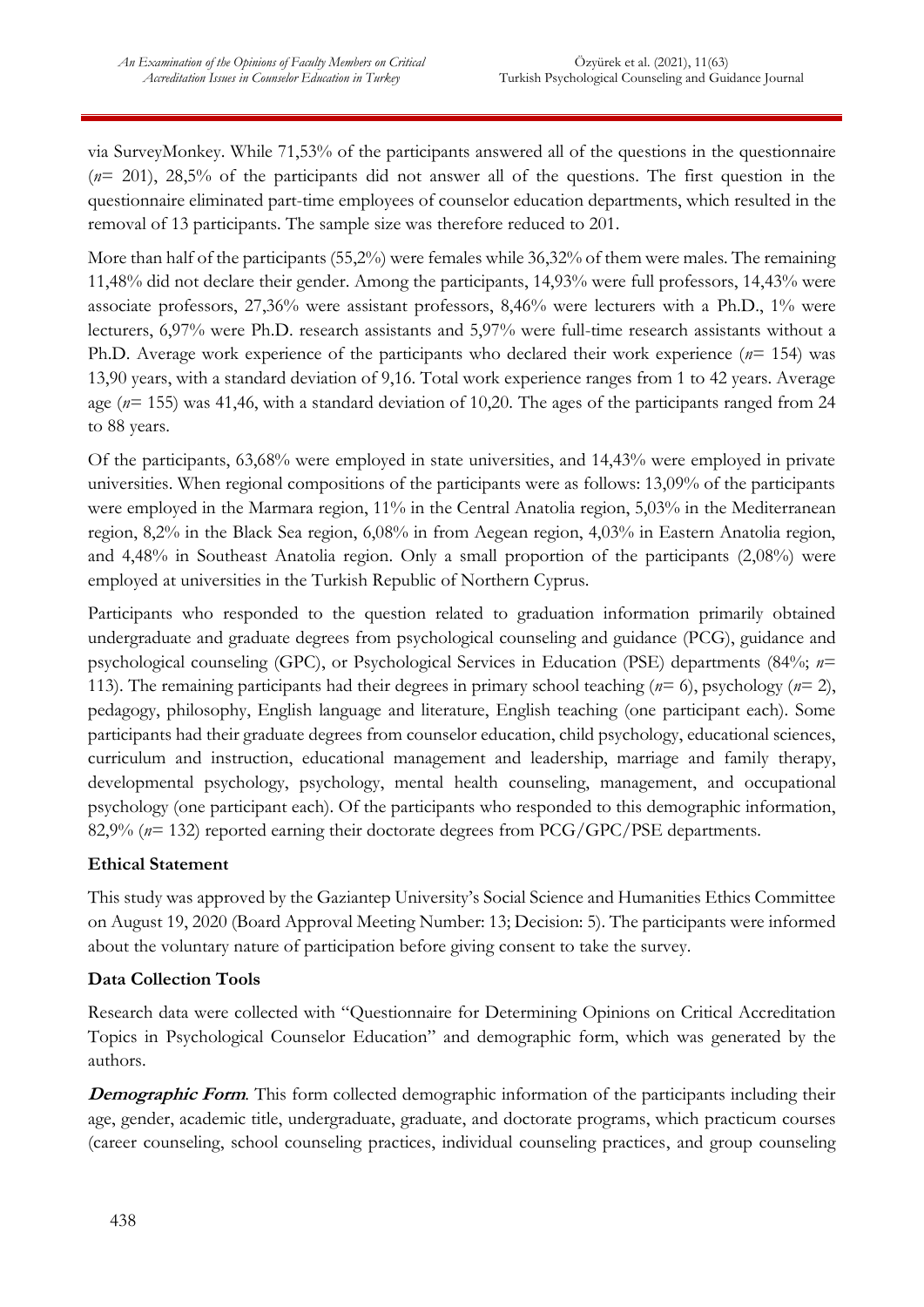practices) they taught and for how long, work experience, the status of their universities (state or private) and location of their universities (7 geographic regions and the Turkish Republic of Northern Cyprus).

**Questionnaire for Determining Opinions on Critical Accreditation Topics in Counselor Education**. Since the accreditation of counseling programs is a fairly recent discussed topic in Turkey, brief information was provided regarding the purpose of the study as well as the accreditation process of counseling programs in Turkey and the USA (i.e., CACREP). CACREP 2016 standards, Association for Evaluation and Accreditation of Medical Education Programs (AEAMEP, 2020) standards, Turkish Psychology Association (TPA) Psychology Undergraduate Programs Evaluation Criteria (TPA Psychology Programs Accreditation Unit, 2020), Association for Evaluation and Accreditation of Teacher Education Programs standards (AEATEP, 2020) and draft standards for school counseling practices (Demir et al., 2019) were used to determine critical and essential topics.

The questionnaire used in this study consisted of two sections. The first section focused on which institution(s) should have the responsibility in accrediting counseling programs. This section was created as the Association for Evaluation and Accreditation of Teacher Education Programs already grants accreditation status to undergraduate-level counselor education programs in Turkey. Additionally, at the time of this study, the Turkish Psychological Counseling and Guidance Association was in the process of establishing an independent accreditation body. In this section, opinions were collected on the necessity of the accreditation of undergraduate level counselor education programs, the necessity of foundation of an independent accreditation unit guaranteed by Turkish PCG Association guidelines, the definition of the field in the name of this unit, participation of instructors in studies, meetings, training conducted by this unit, accreditation status of their workplaces and if so, their problems and shortcomings.

The second section focuses on course loads of instructors, practicum courses, supervision opportunities for undergraduate students, and accreditation criteria/standards essential for counseling.

### **Procedures**

Necessary ethical permission was obtained after developing the questionnaire. Then, we contacted the Turkish PCG Association and acquired the e-mail addresses of 641 faculty members in counselor education programs recorded in the Graduate Education Information System (GEIS). Those faculty members were first contacted on 31/08/2020, and the SurveyMonkey link accompanied the invitation. Our invitation includes the same link that was resent on 12.10.2020 to more than 100 program chairs or other responsible people in order for them to distribute to their members. Data were collected between 31/08/2020 and 28/10/2020. Each participant was allowed to access only from one device (e.g., smartphone, tablet). The average time spent on the questionnaire was 12.37 minutes.

### **Data Analysis**

Descriptive statistics including frequencies and percentages, means, and standard deviations were calculated. Inappropriate questions, skewness, and kurtosis values were also calculated in order to determine the deviation from the normal distribution. Maximum values for skewness coefficient should not be higher than 3.00 and kurtosis coefficient should not be higher than 10,00 in order for distribution to be appropriate for single variable normal distribution (Kline, 1998). The range of these values were .15 – 1.29 for skewness and-.47 – 1.51 for kurtosis, hence were not reported separately. Some distributions deviated from normal distribution; therefore, relevant skewness, kurtosis, mean and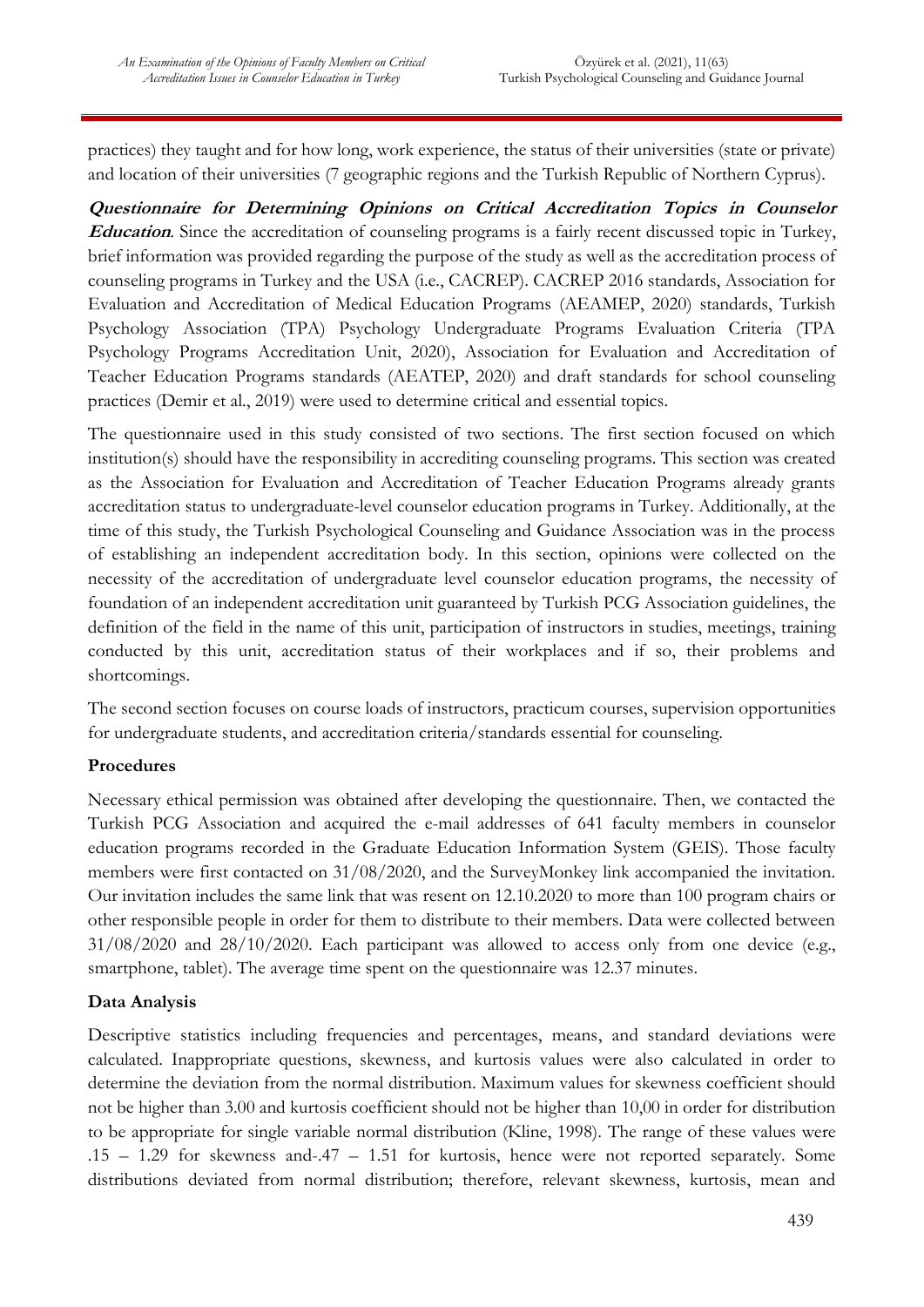maximum values were reported. SPSS 22.0 package software was used for quantitative analysis of data. Responses to open-ended questions were examined qualitatively.

### **RESULTS**

### **Personal information on practicum and internship courses**

There were several questions regarding four practicum and internship courses in the demographic questionnaire. Answers to those questions are included in this section instead of the Method section. Table 1 includes information on individual counseling practices (ICP), group counseling practices (GCP), career guidance practices (CGP), and school counseling internship (SCI) in schools, and course loads of instructors. Data revealed that individual counseling practices were the most frequently taught course, whereas, career guidance practices were the least.

One hundred thirty-three counselor educators reported that they had taught individual counseling practices courses (question #9, Table 1). Participants mentioned teaching the course for an average of 6.62 years, with a standard deviation of 5.49. The range of answers for this question was between 1 and 36.

Only 68 counselor educators reported teaching group counseling courses (question #10, table 1). This was similar to descriptive statistics of counseling practicum courses ( $M = 6.24$ ,  $SD = 6.16$ , range = 1-36, *Mdn* = 4.50, *mode*= 1.00). Distribution was peaked (7.07). The skewness value of 2.17 indicated a positively skewed distribution.

Sixty-seven participants responded the question #11 (Table 1) on career guidance practices, relatively low participants answered this question. The mean answer for this question was 4.33, and the standard deviation was 4.23. The range was between 0 and 25. The kurtosis value was 8.29, and the skewness was 2.48, the median was 3.00, and the mode was 1.00.

SCI was the second most frequently taught course by counselor educators following ICP (question #12, Table 1). The mean and standard deviations were close to each other for these questions (*M* = 6.16, *SD*  $= 5.66$ , *Mdn*  $= 5.00$ , *Mode*  $= 2.00$ . The range was between 1 and 36. Kurtosis value was 6.75, which was again high as practicum and internship courses. The skewness was 2.18.

| $\mathbf{N}\mathbf{o}$ |                                                                                                                                   | Table 1. Descriptive statistics for teaching practicum courses<br>ICP |       |                  | GCE                              |      | CGC           |                  | SCI           |
|------------------------|-----------------------------------------------------------------------------------------------------------------------------------|-----------------------------------------------------------------------|-------|------------------|----------------------------------|------|---------------|------------------|---------------|
|                        |                                                                                                                                   | n                                                                     | $\%$  | $\boldsymbol{n}$ | $\frac{\partial}{\partial \rho}$ | N    | $\frac{0}{0}$ | $\boldsymbol{n}$ | $\frac{0}{0}$ |
| 8                      | "Which practicum courses"<br>are you<br>teaching/have you taught?"<br>(If none, please skip questioning #49)                      | 132                                                                   | 65.67 | 64               | 31.84                            | 58   | 28.86         | 105              | 52.24         |
|                        |                                                                                                                                   |                                                                       |       | $\boldsymbol{n}$ | М                                | SD   |               |                  |               |
| $\overline{Q}$         | For how many years have you been teaching/taught Individual<br>Counseling Practicum courses? (If zero, please skip this question) |                                                                       |       | 133              | 6.62                             | 5.49 |               |                  |               |
| 10                     | For how many years have you been teaching/taught Group<br>Counseling Experience courses? (If zero, please skip this<br>question)  |                                                                       |       | -68              | 6.24                             | 6.16 |               |                  |               |
| 11                     | For how many years have you been teaching/taught the Career<br>Guidance Practices course? (If zero, please skip this question)    |                                                                       |       | 67               | 4.33                             | 4.23 |               |                  |               |
| 12                     | For how many years have you been teaching/taught school<br>counseling internships? (If zero, please skip this question)           |                                                                       |       | 109              | 6.16                             | 5.66 |               |                  |               |

*Note.* ICP= individual counseling practicum, GCE= group counseling experience, CGC= career guidance practices, SCI= school counseling internship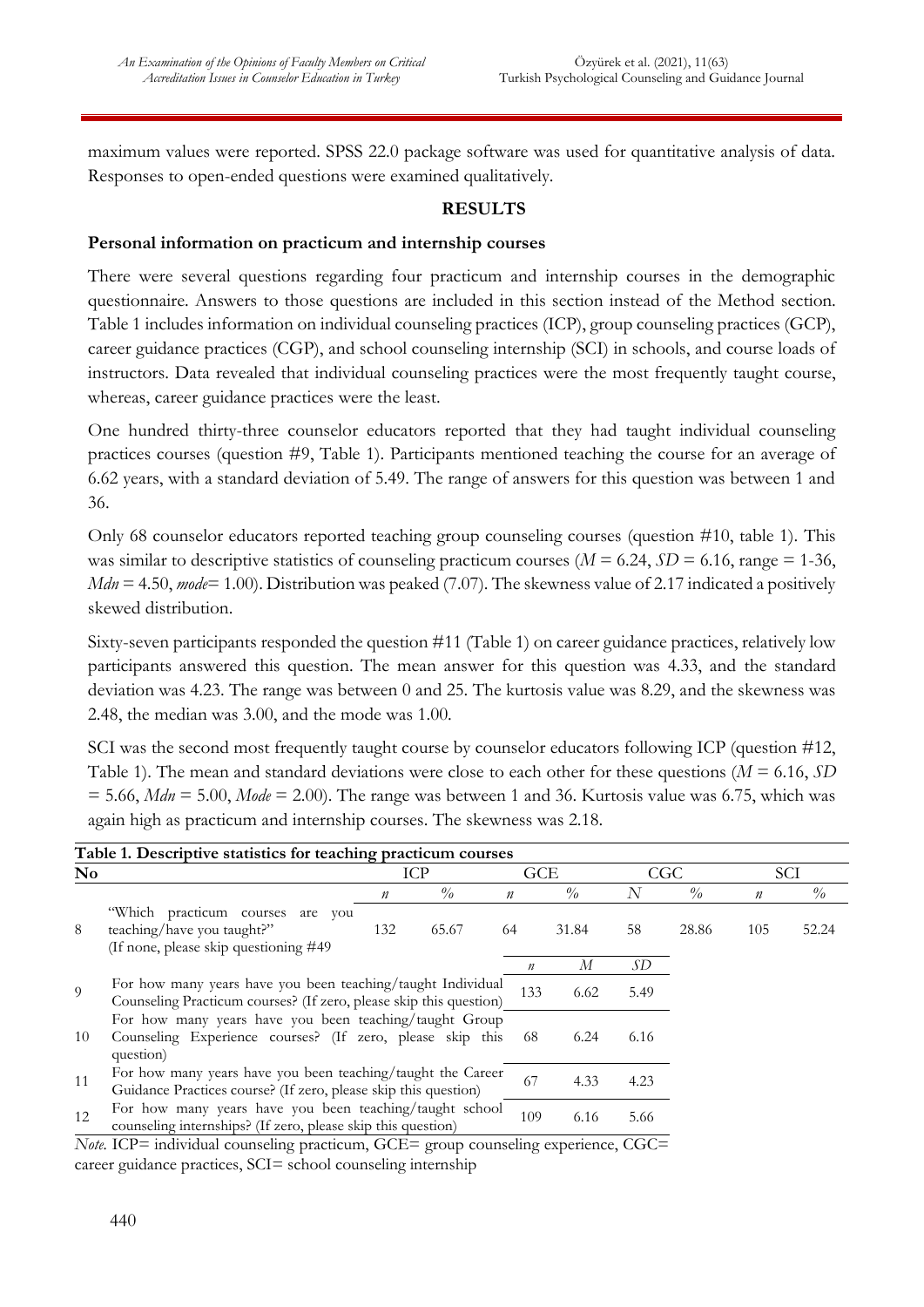# **Topics Related to an Accreditation Body for Accrediting Counselor Education Programs at Undergraduate Level**

The first question of the second section of the survey was about the participant's employment status. Two hundred of the participants worked full-time while one participant reported working part-time. As shown in *Table 2*, 90.55% of instructors supported accreditation of counselor education programs; 65.17% of them reported that their current institutions were not accredited by AEATEP; 63.18% disagreed with the idea of accreditation of counselor education programs by AEATEP; 88.56% agreed on accreditation of counselor education programs by a counseling-specific accreditation unit and its independence is guaranteed by the TPCGA; 46.27% of the participants preferred "Counseling and Guidance Education" name, 37.31% preferred "Counselor Education" as the name of the accreditation unit; 53.23% of the participants stated that "they will consider participating when the time comes" and 39.80% of the participants stated they would "definitely participate" in accreditation studies.

### **Critical accreditation criteria/standards – Courseload**

Question #10 pertaining to maximum course load was answered by 167 counselor educators (*Table 2*). The participants reported an average value of 13.77 ( $SD = 4.82$ ) ranging from 2 to 30. This value was greater than the criterion established by the Council of Higher Education which is ten hours. Counselor educators reported (question 11) an average course load of 20.18 hours (*SD* = 8.40), ranging from 2 to 47. The average counselor educator indicated (questions 12 and 13) teaching approximately 5 different courses per each semester. Participant responses ranged from 1 to 10. On average (question 14), our participants reported that the maximum number of new courses taught in a semester should not exceed  $2 (M = 1.75, SD = .93)$ , ranging from 1 to 5. The total number of students both in the fall and spring semesters were almost similar for all participants (questions 15 and 16). Strikingly, a counselor educator had over 250 students (*Mfall* = 271.48, *SDfall* = 170.88; *Mspring* = 266.61, *SDspring* = 180.60). CACREP (2016) proposed that the total number of full-time counselor educators working for at least three years to total student ratio should not exceed 1/12. Compared to the ratio reported in the 2016 CACREP standards (https://www.cacrep.org/section-1-the-learning-environment), counselor educators reported (question 17) a higher value (15.45), ranging from 1 to 100. The distribution was not normal (Skewness = 4.27, Kurtosis = 30.79). Therefore, utilization of the median score would be more feasible. Both the median and mode were 12. The participants in the present study believed (question 18) that the maximum number of advisees should not exceed 22 (*M* = 21.99, *SD* = 13.10) while the participants proposed numbers between 2 and 60. The nineteenth question in the questionnaire is an open-ended question allowing the participants to express their views and suggestions. The answers given to that question are summarized below.

### **Critical accreditation criteria/standards – Conditions for practicum courses**

Of the participants, 79.10% answered question #20 which is about attending conditional courses before proceeding to undergraduate level counseling practicum and school counseling internship courses as "I agree". All of the participants ( $n = 201$ ) agreed with question #21 that undergraduate-level counseling students should work with real clients. Of the participants, 75.62% agreed with question #22 that each semester in the senior year (fall and spring), counseling practicum should be conducted with real clients under supervision.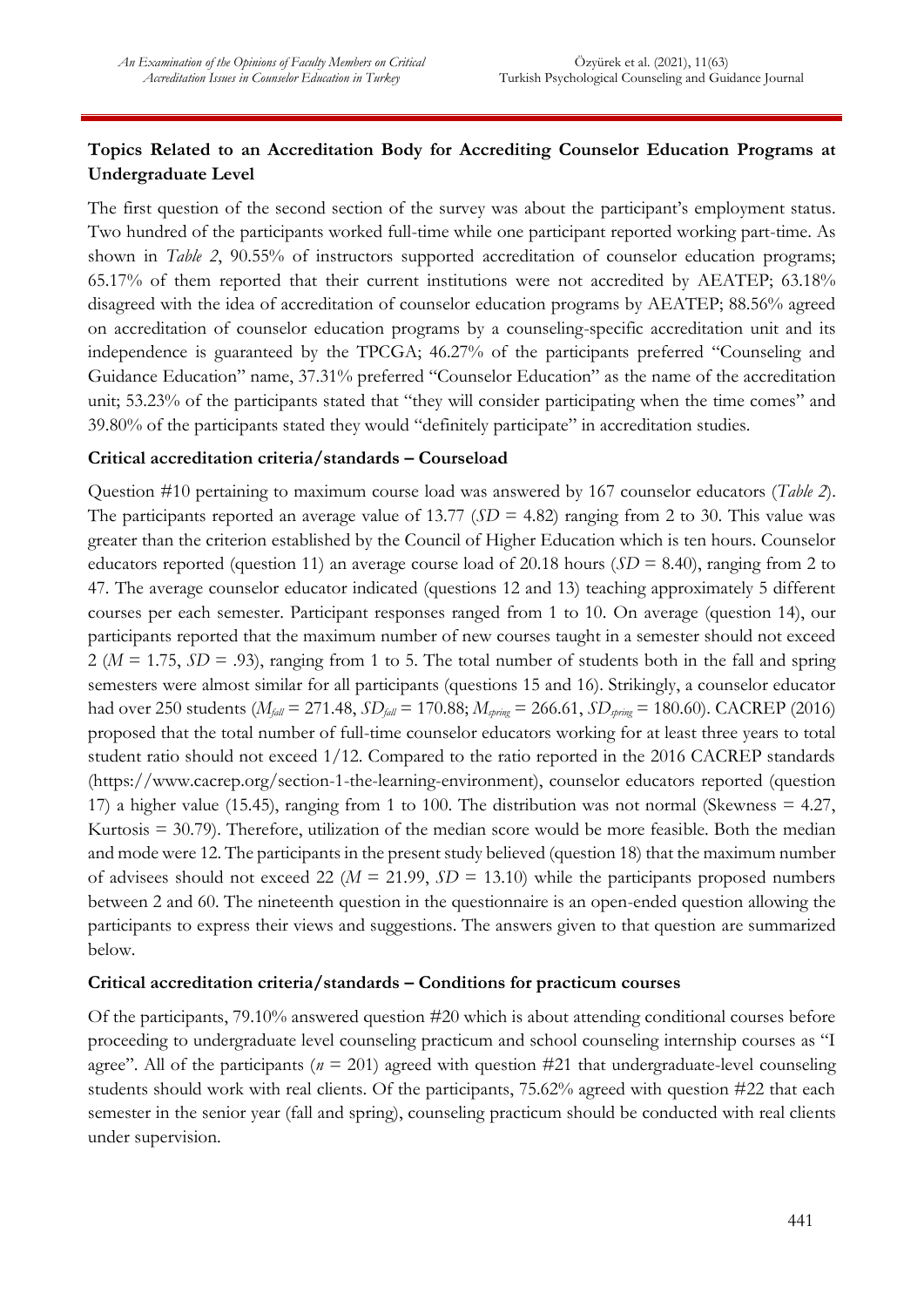Answers to question #23 which asked the least number of clients each undergraduate student would work within practicum have a mean of 3.18 with a range of 1-15. This score demonstrates a non-normal distribution (Skewness  $= 3.31$ , Kurtosis  $= 12.71$ ). Therefore, an interpretation of the median and mode values may be more feasible. Both the mode and median were 2. The counselor educators reported (question 24) that, on average, students should conduct at least 9 individual counseling sessions (*M*= 9.47, *SD*= 5.34). Of the participants, 77.11% agreed that undergraduate students should experience group counseling in a mandatory course as a group member. Group counseling sessions included an average of 11.42 students (question #26) with a range of 5-20. The participants reported (question #26) that the maximum number of students in each group should not exceed 12 (*M*= 11.42, *SD*= 2.88) with a range of 5 to 20. The counselor educators stated (questions #27 and #28) that the minimum number of weeks students should be involved in school counseling internship should last for approximately 10 weeks (*M*= 10.03 weeks; *range* from 1 to 20), and eight weeks for career guidance practices (*M*= 8.04 weeks; range from 1 to 18). Question #29 was an open-ended question exploring those issues.

### **Critical accreditation criteria/standards – Supervision opportunities**

Of the participants, 74.13% agreed that at least 2/3 of the instructors in counselor education departments should have Ph.D. degrees (*Table 2*).

We asked the participants to provide their opinions regarding the ideal counselor educator/group supervision student ratio. The mean value proposed by the counselor educators (question 31) was 10.97, which is lower than the ratio proposed by CACREP (2016), which is 1/12. However, participant responses demonstrated sharp and wide dispersion. In other words, the dispersion was not normally distributed (skewness  $= 3.80$ , kurtosis  $= 29.90$ ). Thus, it would be feasible to consider the median (10.00) and mode values (12;  $n_{mode} = 51$ ). Of the participants, 71.14% agreed that "supervisor/supervisee" ratios should be taken into consideration in the accreditation application and evaluation process (question #32). When the ratio of graduate students providing supervision to undergraduate students receiving supervision is examined (question #33), counselor educators stated an average value of 5.96 with responses ranging from 0 to 20. In other words, counselor educators, on average, believe that the graduate student supervisor to undergraduate student ratio should be approximately 1/6.

Approximately half of the participants (55.22%) stated that all three supervision types (group, triadic and individual supervision) are necessary for practicum courses (question #34, Table 2).

The average number of proposed individual supervision per student (question #35) was 5.18 (*Table 2*). The responses ranged between 1 and 14, and showed a normal distribution (skewness  $= .92$ , kurtosis  $=$ .20). Of the participants, 75.12% agreed that counselor educators providing supervision must have relevant counseling expertise and experience (question #36).

### **Critical accreditation criteria/standards – Counseling possibilities**

Counselor educators responding to the questions (questions #38 and #39) related to the number of individual or group counseling rooms in their counseling departments ( $n = 28$ ,  $n = 32$ ; respectively), indicated an average individual counseling room (ICR) of 3.48 and 1.72 group counseling room (GCR) (*Table 2*). Though both distributions was near normal, the kurtosis value for group counseling rooms was above normal (skewness $_{ICR}$  = .67, kurtosis $_{ICR}$  = .48; skewness $_{GCR}$  = 1.85, kurtosis $_{GCR}$  = 4.46).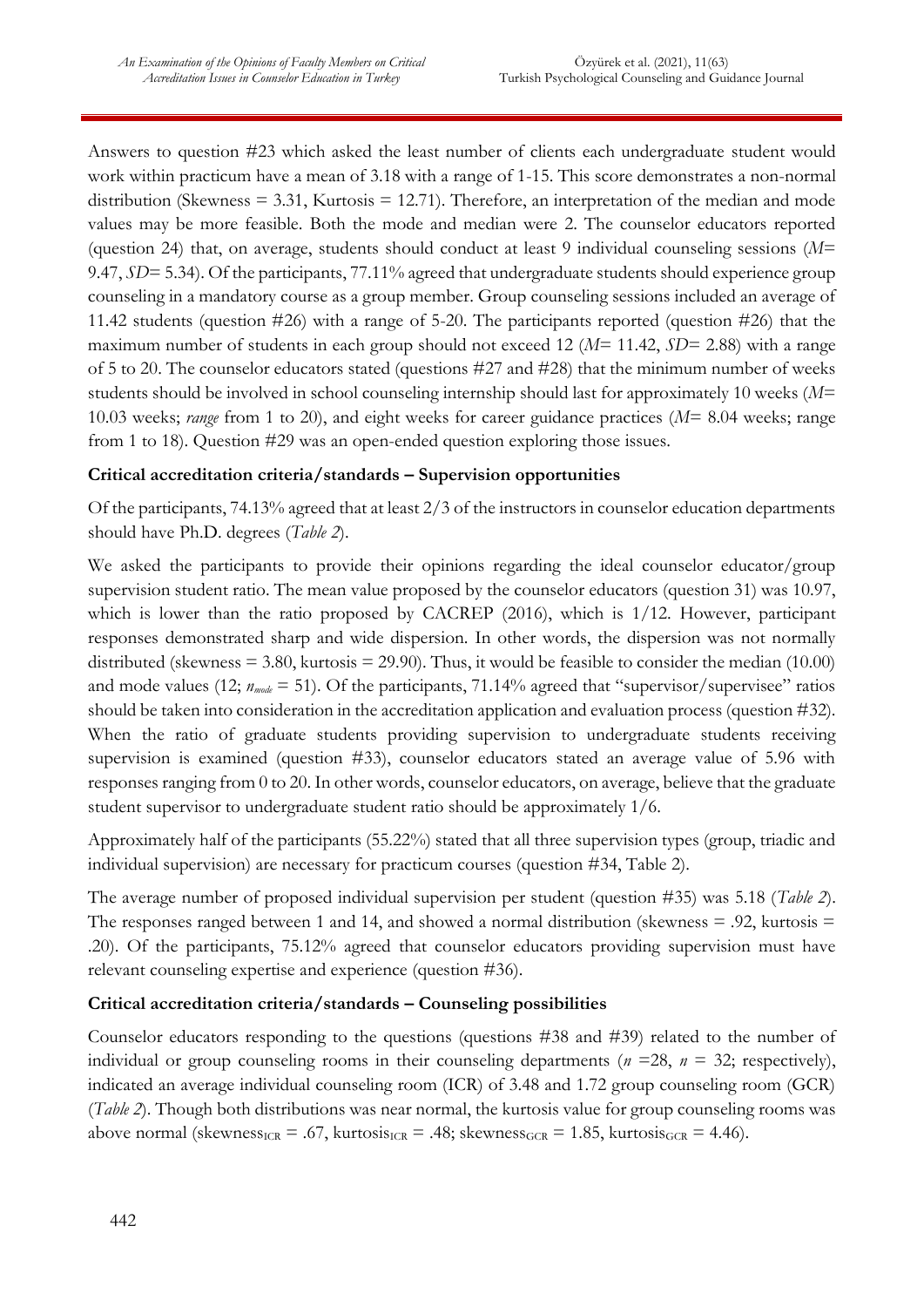#### **Table 2. Items and Results of the Exploration of the Counseling Faculty's Perspectives on the Crucial Areas of Accreditation in Counselor Education Programs Survey** Y N **<sup>n</sup> % <sup>n</sup> %** 1 I am a full-time faculty member in a counselor education program. 200 99.50 1 .50 N No Idea (NI) **<sup>n</sup> % <sup>n</sup> % <sup>n</sup> %** 2 Do you believe that the accreditation of the undergraduate level counselor <br>education programs is necessary?  $182$  90.55 14 6.97 4 1.99 Y N We have submitted an accreditation application to the AEATEP and the application is being processed. **<sup>n</sup> % <sup>n</sup> % <sup>n</sup> %** 3 As of June 2020, the Association for Evaluation and Accreditation of Teacher Education Programs (AEATEP) accredited 15 counselor education programs (at the time of data collection of this study). Is the program you are currently employed in AEATEP-accredited? 51 25.37 131 65.17 17 8.46 4 If you answered yes to the previous question or have submitted an accreditation application, please explain your perception of the relevance of the AEATEP's criteria to counseling programs, whether you encountered any issues, etc. Please list the most important topics for you. Agree Disagree NI **<sup>n</sup> % <sup>n</sup> % <sup>n</sup> %** 5 What do you think about the accreditation of counselor education programs by  $\qquad \qquad 47$  23.38 127 63.18 26 12.94 6 What do you think about the establishment of a new counseling-specific accreditation body that is governed by counselor educators, and is recognized as an independent body by the Turkish Psychological Counseling and Guidance Association's (TPCGA) constitution? 178 88.56 8 3.98 13 6.47 Psychological Guidance and Counseling and Psychological Guidance Education Counseling Education Counselor Education NI **<sup>n</sup> % <sup>n</sup> % <sup>n</sup> % <sup>n</sup> %** 7 Should a new counseling-specific accreditation body be established, Should a new counseling-specific accreditation body be established, 93 46.27 30 14.93 75 37.31 3 1.49<br>how do you like the profession to be addressed by the body? I might not contribute body's endeavors, since I am I would not have too busy time for a second I have to attend to another accreditation accreditation body. I am more than I would like willing to contribute to consider it later NI **<sup>n</sup> % <sup>n</sup> % <sup>n</sup> % <sup>n</sup> % <sup>n</sup> %** 8 When the new accreditation body is established, would you consider contributing to this 'body's establishment endeavors, the board of directors, training, etc.? 9 4.48 3 1.49 80 39.80 107 53.23 1 .50

#### **Critical Accreditation Standards- Course Loads**

|                                                                                                                                                                                                                                                                                                                                                 | n    | M      | SD     |
|-------------------------------------------------------------------------------------------------------------------------------------------------------------------------------------------------------------------------------------------------------------------------------------------------------------------------------------------------|------|--------|--------|
| Given the mandatory course load of 10 hours determined by the Council of Higher Education, what do you think<br>10 about the upper limit per full-time counseling faculty with a Ph.D. (excluding advising and thesis/dissertation<br>chairship hours)? (In answering this question, please count your course loads in other programs as well). | -167 | 13.77  | 4.82   |
| What is your current course load in the counseling program where you are employed full-time? Please exclude<br>advising and thesis/dissertation chairship hours.                                                                                                                                                                                | 166  | 20.18  | 8.40   |
| 12 How many different courses did you teach in the fall semester of the 2019-2020 academic year? In your response,<br>please count all undergraduate and graduate courses.                                                                                                                                                                      | 164  | 5.20   | 2.10   |
| 13 How many different courses did you teach in the spring semester of the 2019-2020 academic year? In your response,<br>please count all undergraduate and graduate courses.                                                                                                                                                                    | 164  | 5.25   | 2.14   |
| 14 What do you think should be the maximum number of courses taught for the first time per semester?                                                                                                                                                                                                                                            | 167  | 1.75   | .93    |
| What was the total number of students, approximately, in all your courses in the Fall semester of the 2019-2020 academic year? Please consider all your undergraduate and graduate courses.                                                                                                                                                     | 165  | 271.48 | 170.88 |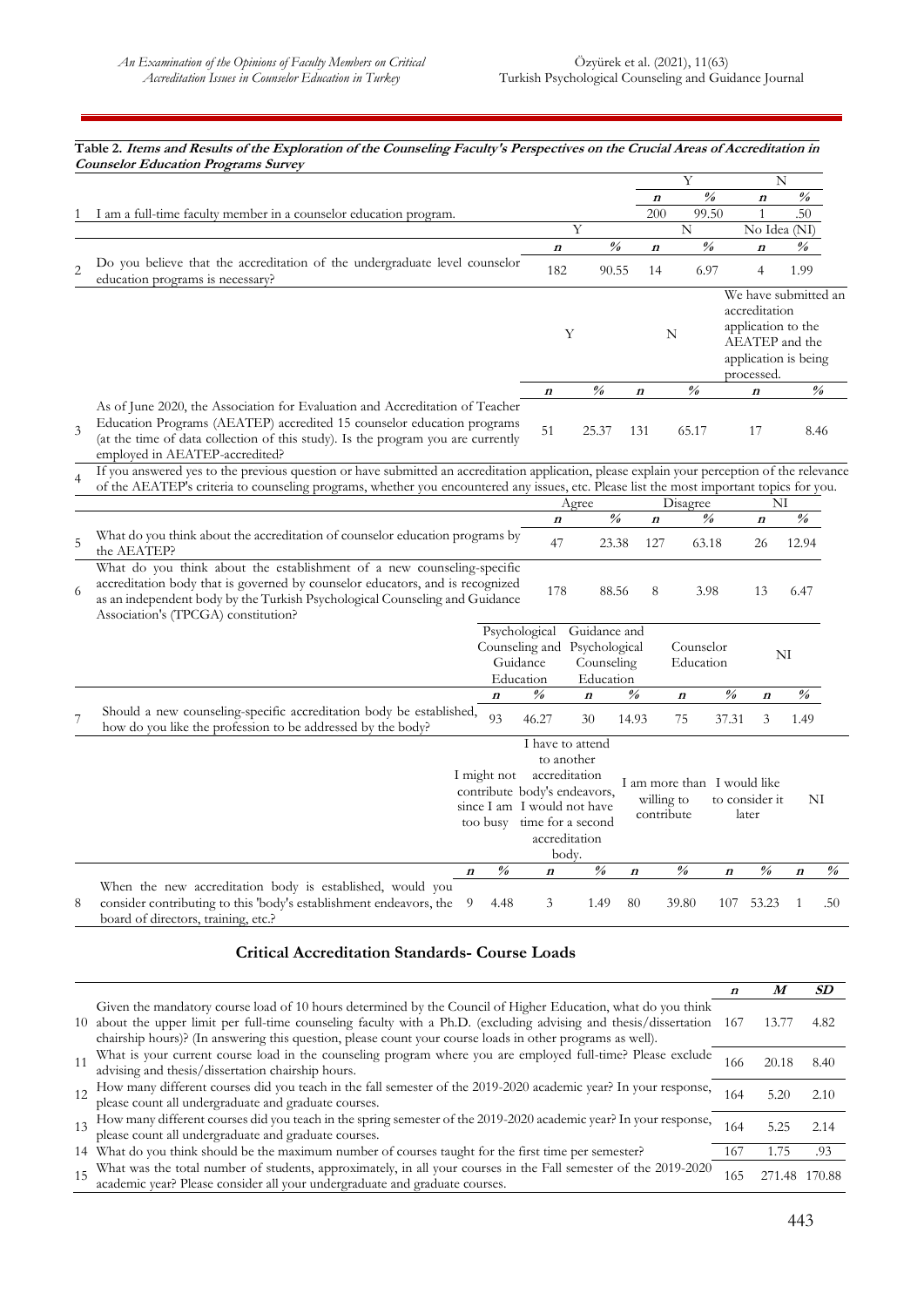| What was the total number of students, approximately, in all your courses in the Spring semester of the 2019-2020<br>academic year? Please consider all your undergraduate and graduate courses.                                                                                                                                                                                                  | 166 | 266.61 | 180.60 |
|---------------------------------------------------------------------------------------------------------------------------------------------------------------------------------------------------------------------------------------------------------------------------------------------------------------------------------------------------------------------------------------------------|-----|--------|--------|
| The Council for Accreditation of Counseling and Related Educational Programs (CACREP), the counseling-<br>17 specific accreditation body in the USA, proposed that the total number of full-time counselor educators working<br>for at least three years to total student ratio should not exceed 1/12. What do you think about the maximum<br>(please only report the denominator of the ratio). | 154 | 15.45  | 10.24  |
| 18 What do you think about the maximum number of advisees appointed per advisor?                                                                                                                                                                                                                                                                                                                  |     | 21.99  | 13.10  |
| $\alpha$ . In the $\alpha$ in the $\alpha$ in the $\alpha$                                                                                                                                                                                                                                                                                                                                        |     |        |        |

#### **Critical Accreditation Standards for Applied Courses**

|    |                                                                                                                                                                                                                                                                                                                                                                                                                                  |                  | Agree                   |                  | <b>Disagree</b>         |                   | N <sub>I</sub>                     |  |
|----|----------------------------------------------------------------------------------------------------------------------------------------------------------------------------------------------------------------------------------------------------------------------------------------------------------------------------------------------------------------------------------------------------------------------------------|------------------|-------------------------|------------------|-------------------------|-------------------|------------------------------------|--|
|    |                                                                                                                                                                                                                                                                                                                                                                                                                                  | $\boldsymbol{n}$ | $\frac{\theta}{\theta}$ | $\boldsymbol{n}$ | $\frac{\theta}{\theta}$ | $\boldsymbol{n}$  | $\frac{\partial}{\partial \theta}$ |  |
| 20 | What do you think about the notion that <i>students should meet the attendance requirements for</i><br>counseling theories, principles and techniques of counseling counseling skills, group counseling, career<br>counseling, ethics, and legal issues in counseling, and psychological assessment in counseling before<br>proceeding to the undergraduate level counseling practicum and school counseling internship courses? | 159              | 79.10                   | 4                | 1.99                    | 1                 | .50                                |  |
| 21 | What do you think about the idea that undergraduate-level counseling students should work<br>with real clients?                                                                                                                                                                                                                                                                                                                  | 201              | 100                     |                  |                         |                   |                                    |  |
| 22 | What do you think about the notion that each semester in the senior year (fall and spring),<br>individual counseling practices course is conducted with real clients under supervision?                                                                                                                                                                                                                                          | 152              | 75.62                   | 10               | 4.98                    | $\mathbf{1}$      | .50                                |  |
|    |                                                                                                                                                                                                                                                                                                                                                                                                                                  |                  |                         | $\boldsymbol{n}$ | $\boldsymbol{M}$        | $\boldsymbol{SD}$ |                                    |  |
| 23 | If you answered <i>Agree</i> to the question above, how many real clients, minimum, should undergraduate<br>level counseling students should work within skill-based courses, practicum, and internship courses?                                                                                                                                                                                                                 |                  |                         | 154              | 3.18                    | 2.46              |                                    |  |
| 24 | What should be the minimum number of "individual counseling sessions" recorded and handed in by<br>counselors-in-training to faculty supervisors in individual counseling practicum courses?                                                                                                                                                                                                                                     |                  |                         | 161              | 9.47                    | 5.34              |                                    |  |
|    |                                                                                                                                                                                                                                                                                                                                                                                                                                  |                  | Agree                   | <b>Disagree</b>  |                         |                   | NI                                 |  |
|    |                                                                                                                                                                                                                                                                                                                                                                                                                                  | $\boldsymbol{n}$ | $\frac{9}{6}$           | $\boldsymbol{n}$ | $\frac{9}{6}$           | $\boldsymbol{n}$  | $\frac{\partial}{\partial \theta}$ |  |
| 25 | What do you think about the notion that undergraduate-level counseling students should take<br>a required group counseling course in which they have group membership experience?                                                                                                                                                                                                                                                | 155              | 77.11                   | 6                | 2.99                    | 3                 | 1.49                               |  |
|    |                                                                                                                                                                                                                                                                                                                                                                                                                                  |                  |                         | $\boldsymbol{n}$ | $\boldsymbol{M}$        | SD                |                                    |  |
| 26 | Should an undergraduate level applied group counseling course exist, what should be the maximum<br>number of students enrolled in a section?                                                                                                                                                                                                                                                                                     |                  |                         | 162              | 11.42                   | 2.88              |                                    |  |
| 27 | What do you think about the minimum number of weeks that students should go to schools when<br>enrolled in applied school counseling courses (e.g., school counseling internship, fieldwork) per course<br>in a semester?                                                                                                                                                                                                        |                  |                         |                  |                         | 3.14              |                                    |  |
| 28 | What do you think about the minimum number of weeks students should go to school when enrolled<br>in an applied school-based career guidance course (e.g., applied career counseling) per course in a<br>semester?                                                                                                                                                                                                               |                  | 160                     | 8.04             | 3.21                    |                   |                                    |  |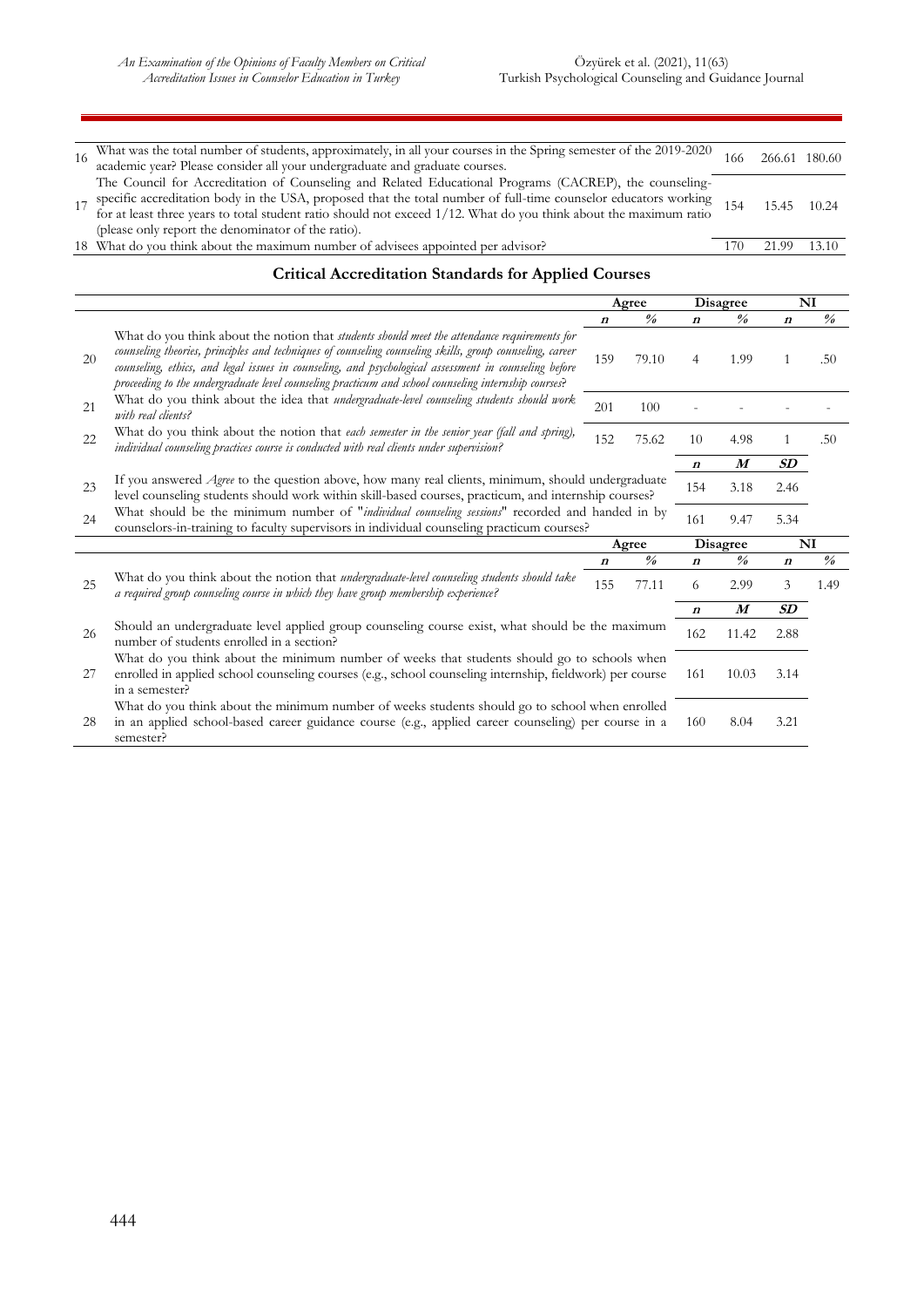#### **Critical Accreditation Standards for Supervision Practices**

|    |                                                                                                                                                                                                                                                                                                                                                                                   | Agree            |                                    |                         | Disagree                                 |                         | NI                                                     |                  |                                    |
|----|-----------------------------------------------------------------------------------------------------------------------------------------------------------------------------------------------------------------------------------------------------------------------------------------------------------------------------------------------------------------------------------|------------------|------------------------------------|-------------------------|------------------------------------------|-------------------------|--------------------------------------------------------|------------------|------------------------------------|
|    |                                                                                                                                                                                                                                                                                                                                                                                   | $\boldsymbol{n}$ | $\%$                               | $\boldsymbol{n}$        | $\frac{\theta}{\theta}$                  | $\boldsymbol{n}$        | $\frac{\theta}{\theta}$                                |                  |                                    |
| 30 | What do you think about the notion that "At least $2/3$ of the counselor<br>educators in a program should have a Ph.D. degree in Counselor Education<br>programs" (The 2/3 ratio was proposed by the Turkish Psychologists<br>Association and Psychology Programs Accreditation Body).                                                                                            |                  | 149 74.13                          | 7                       | 3.48                                     | 3                       | 1.49                                                   |                  |                                    |
|    |                                                                                                                                                                                                                                                                                                                                                                                   |                  |                                    | $\boldsymbol{n}$        | M                                        | SD                      |                                                        |                  |                                    |
| 31 | The Council for Accreditation of Counseling and Related Educational Programs<br>(CACREP) proposed that the faculty supervisor's ratio to the total number of<br>students enrolled in the faculty supervisors' course requiring group supervision<br>should not exceed 1/12 ratio. What do you think about the maximum ratio (please<br>only report the denominator of the ratio)? |                  |                                    | 151                     | 10.97                                    | 4.80                    |                                                        |                  |                                    |
|    |                                                                                                                                                                                                                                                                                                                                                                                   |                  | Agree                              |                         | Disagree                                 |                         | NI                                                     |                  |                                    |
|    |                                                                                                                                                                                                                                                                                                                                                                                   | $\boldsymbol{n}$ | $\%$                               | $\boldsymbol{n}$        | $\frac{\theta}{\theta}$                  | n                       | $\frac{\theta}{\theta}$                                |                  |                                    |
| 32 | What do you think about the notion that "Various documents demonstrating<br>supervisor/student ratio in applied courses should be utilized as a criterion in the<br>review process of the accreditation application of the counselor<br>education programs?                                                                                                                       |                  | 143 71.14                          | 8                       | 3.98                                     | 6                       | 2.99                                                   |                  |                                    |
|    |                                                                                                                                                                                                                                                                                                                                                                                   |                  |                                    | $\boldsymbol{n}$        | M                                        | SD                      |                                                        |                  |                                    |
| 33 | What do you think about the ratio of graduate student supervisor/undergraduate<br>student? Please only report the denominator of the ratio.                                                                                                                                                                                                                                       |                  |                                    | 137                     | 5.96                                     | 4.30                    |                                                        |                  |                                    |
|    |                                                                                                                                                                                                                                                                                                                                                                                   |                  | Group<br>Sup.                      |                         |                                          |                         | Triadic Sup. Individual Sup.                           |                  | All Three<br>Types of<br>Sup.      |
|    |                                                                                                                                                                                                                                                                                                                                                                                   |                  | $\boldsymbol{n}$                   | $\frac{\theta}{\theta}$ | $\boldsymbol{n}$                         | $\frac{\theta}{\theta}$ | $\frac{\partial}{\partial \theta}$<br>$\boldsymbol{n}$ | $\boldsymbol{n}$ | $\frac{\partial}{\partial \theta}$ |
| 34 | Which of the following supervision type should be offered in applied<br>courses?                                                                                                                                                                                                                                                                                                  |                  | 14                                 | 6.97                    | 2                                        | $\mathbf{1}$            | 6.97<br>14                                             |                  | 111 55.22                          |
|    |                                                                                                                                                                                                                                                                                                                                                                                   |                  |                                    | $\boldsymbol{n}$        | $\boldsymbol{M}$                         | SD                      |                                                        |                  |                                    |
| 35 | If you believe that individual supervision is necessary in addition to group<br>supervision, what do you think about the number of individual supervision sessions 144<br>per student?                                                                                                                                                                                            |                  |                                    |                         | 5.18                                     | 3.10                    |                                                        |                  |                                    |
|    |                                                                                                                                                                                                                                                                                                                                                                                   |                  | Agree                              |                         | Disagree                                 |                         | NI                                                     |                  |                                    |
|    |                                                                                                                                                                                                                                                                                                                                                                                   | $\boldsymbol{n}$ | $\frac{\partial}{\partial \theta}$ | $\boldsymbol{n}$        | $\frac{\theta}{\theta}$                  | $\boldsymbol{n}$        | $\frac{\partial}{\partial \theta}$                     |                  |                                    |
| 36 | What do you think about the notion that Counselor educator supervisors must<br>have relevant experiences, professional competencies, and counseling supervision 151 75.12<br>experiences?                                                                                                                                                                                         |                  |                                    | 4                       | 1.99                                     | 3                       | 1.49                                                   |                  |                                    |
|    | <b>Critical Accreditation Standards for Counseling Facilities</b>                                                                                                                                                                                                                                                                                                                 |                  |                                    |                         |                                          |                         |                                                        |                  |                                    |
|    |                                                                                                                                                                                                                                                                                                                                                                                   |                  |                                    |                         | $D_{\alpha\alpha}$ $D_{\alpha}$ $\alpha$ |                         |                                                        |                  |                                    |

|    |                                                                                                                   | Rooms Do not<br>Exist |       |                  | Rooms Exist |     |  |
|----|-------------------------------------------------------------------------------------------------------------------|-----------------------|-------|------------------|-------------|-----|--|
|    |                                                                                                                   |                       | $\%$  |                  | M           | SD  |  |
| 38 | How many individual counseling rooms are available for undergraduate and<br>graduate students in your department? | 28                    | 13.93 | 129              | 3.48        | .85 |  |
|    |                                                                                                                   |                       |       |                  |             |     |  |
|    |                                                                                                                   |                       | $\%$  | $\boldsymbol{n}$ | M           | SD  |  |
| 39 | How many group counseling rooms are available for undergraduate and graduate<br>students in your department?      | 32                    | 15.92 | 126              |             | .96 |  |

\*The numbers omitted above elaborated participant comments and were not questions.

### **Examination of Textual Responses**

Our survey allowed participants to type their comments and feedback at the end of each section. An examination of the comments and feedback revealed four themes: (a) establishment of the counselingspecific accreditation body, (b) content of self-study, (c) the initial voluntary accreditation committee, and (d) assessment of the current state of the counseling profession and programs.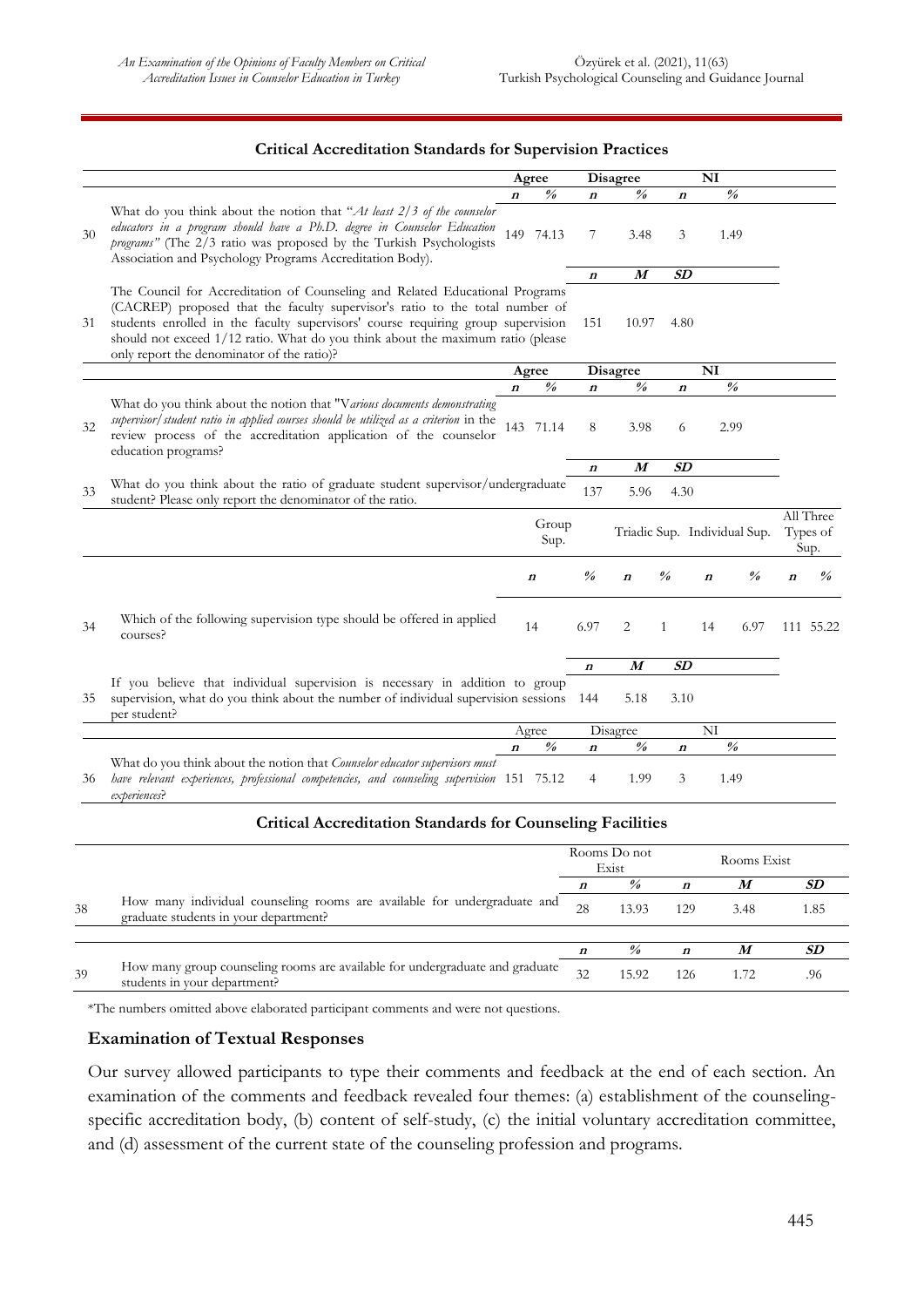Question #4: "If you answered yes to the previous question or have submitted an accreditation application, please explain your perception of the relevance of the AEATEP's criteria to counseling programs, whether you encountered any issues, etc. Please list the most important topics for you." Question #9 is likewise open-ended and opinions and suggestions of participants were gathered. Answers to the #4 and #9 questions are summarized below.

## **Establishment of Counseling-specific Accreditation Body**

Twenty-four individuals expressed their opinions regarding the accreditation process. Of these participants, 10 indicated the need for a counseling-specific accreditation body in Turkey and how it can contribute to the profession. Five respondents criticized the current approach of AEATEP toward accreditation of counseling programs. Four participants suggested a future-counseling-specific accreditation body be fully independent. Additionally, four participants reported concerns regarding the accreditation process and the amount of paperwork that may be required of counseling programs in the accreditation process. Finally, one participant offered recommendations regarding how to inform counseling programs across the country regarding the establishment of a counseling-specific accreditation body.

# **The Content of Self-Evaluation Standards**

The second theme that emerged from participant comments was related to the content of self-evaluation. As mentioned earlier, most survey questions in the present study assessed counselor educators' views regarding potential accreditation standards. Forty-five participants offered their perspectives for potential accreditation standards and self-evaluation, which needs to be fulfilled by counseling programs to get accredited. Nine counselor educators highlighted the necessity of individual and group supervision, the need for limiting supervisor to supervisee ratio, and who should provide supervision (both counselor educators and student supervisors).

The second most commonly addressed comment pertained to skill-based courses. Eight individuals emphasized the importance of seeing clients from different backgrounds, the need for a broader perspective taking for career counseling, and the identification of pre-requisite courses for skill-based classes. Five out of six participants supported the standards related to minimum physical facilities of counseling programs (e.g., individual and group counseling rooms), whereas one addressed concern regarding this standard as the university administration provides physical facilities and counseling programs may have little control over it.

Additionally, six participants offered their viewpoints regarding rendering counseling services to real clients. Four respondents accentuated the value of counseling real clients while two addressed concerns regarding difficulty finding real clients. Another part of the self-evaluation standards that participants commented on was related to group counseling. Four out of five participants underscored the importance of group counseling and real group experience, whereas one participant proposed that a required group experience of students would be unethical. Finally, two respondents indicated concerns that what may be asked as a ratio of faculty to the student may not reflect the reality of counseling programs.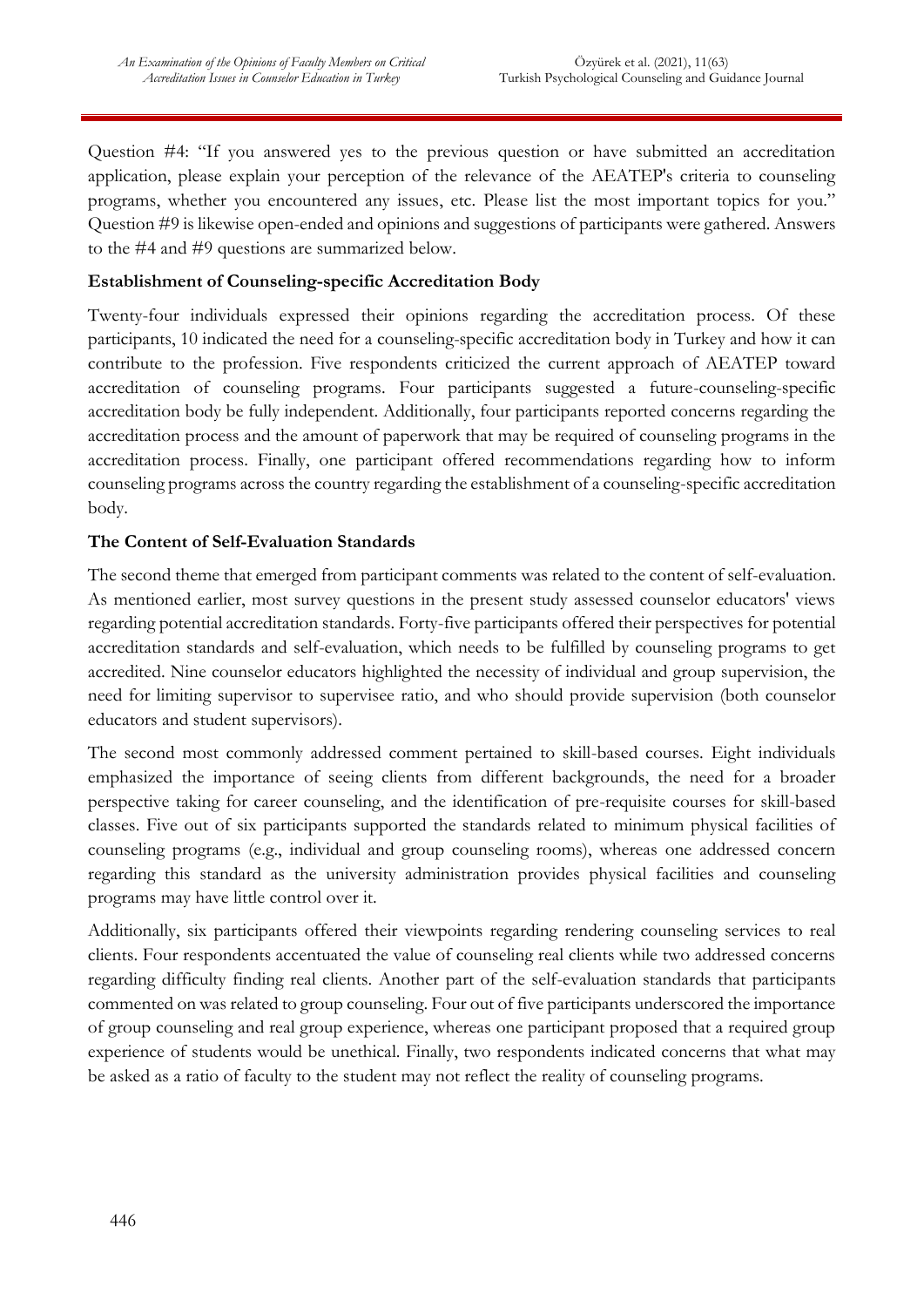### **Initial Voluntary Accreditation Committee**

Five individuals delivered remarks on the initial voluntary accreditation committee. Three participants recommended either adding experienced counselor educators to the committee or asking for their point of view, while two participants questioned the way in which committee members were selected.

### **Assessment of the Current State of the Counseling Profession and Programs**

The final theme that emerged from the responses was evaluating the current state of the counseling profession and programs. A total of 20 participants provided comments related to this theme. Six out of seven stated that physical facilities of their programs (e.g., individual or group counseling rooms) were insufficient, while only one indicated the number and conditions of counseling rooms to be satisfactory. Another topic addressed by several participants was supervision. Three participants complained that counselor educators do not receive a graduate-level supervision course and two criticized counseling programs for undervaluing supervision.

### **DISCUSSION**

We analyzed essential discussion points among counselor educators and reviewed their opinions by a questionnaire. Course loads, the foundation of an accreditation institute, requirements for practicum and internship courses, supervision requirements, and counseling opportunities are among critical topics. Discussions of findings, as well as implications and conclusions, are shared below.

Results on experience in practicum and internship courses show that the most taught course by the counselor educators was the counseling practicum course. On the other hand, average teaching experience for career counseling practices, group counseling, school counseling practices, and counseling practicum courses ranged between 4.33 and 6.62 years. A great majority of the participants supported accreditation of counselor education, and this should be done by an accreditation unit of which independence is guaranteed by TPCGA. More than half of the participants disagreed with the idea that counselor education programs should be accredited by AEATEP. Participants preferred "Psychological Counseling and Guidance Education" and "Counselor Education" as the name of the accreditation unit.

Instructors' course load conditions (mandatory course hours, hours, of course, taught, course types, maximum number of courses to be taught the first time, number of students, instructor/student ratio, academic advisor/student ratio) show high values on mandatory course load, hours, of course, taught, number of students and course types. The instructor/student ratio (1/15.45) was found to be higher than CACREP recommended ratio (1/12). The CACREP recommendation is for graduate programs; however, we sought counselor educators' overall opinion, including undergraduate and graduate programs. Therefore, it might be expected to find a student-to-faculty ratio that is higher than the CACREP recommendation. Additionally, findings pertaining to course loads are consistent with the findings of Özyürek (2009) which reported insufficient supervision conditions and crowded student groups, almost 15 years ago. We believe that a decrease in course loads of counselor educators can allow faculty members to allocate more time for students; thus, the quality of education that students receive can be improved.

Of the participants, 79.10% agreed that undergraduate students should partake in several theoretical courses before starting to take practicum and internship courses. All participants agreed that those courses should be performed with real clients, 75.62% said that those practices should be done in their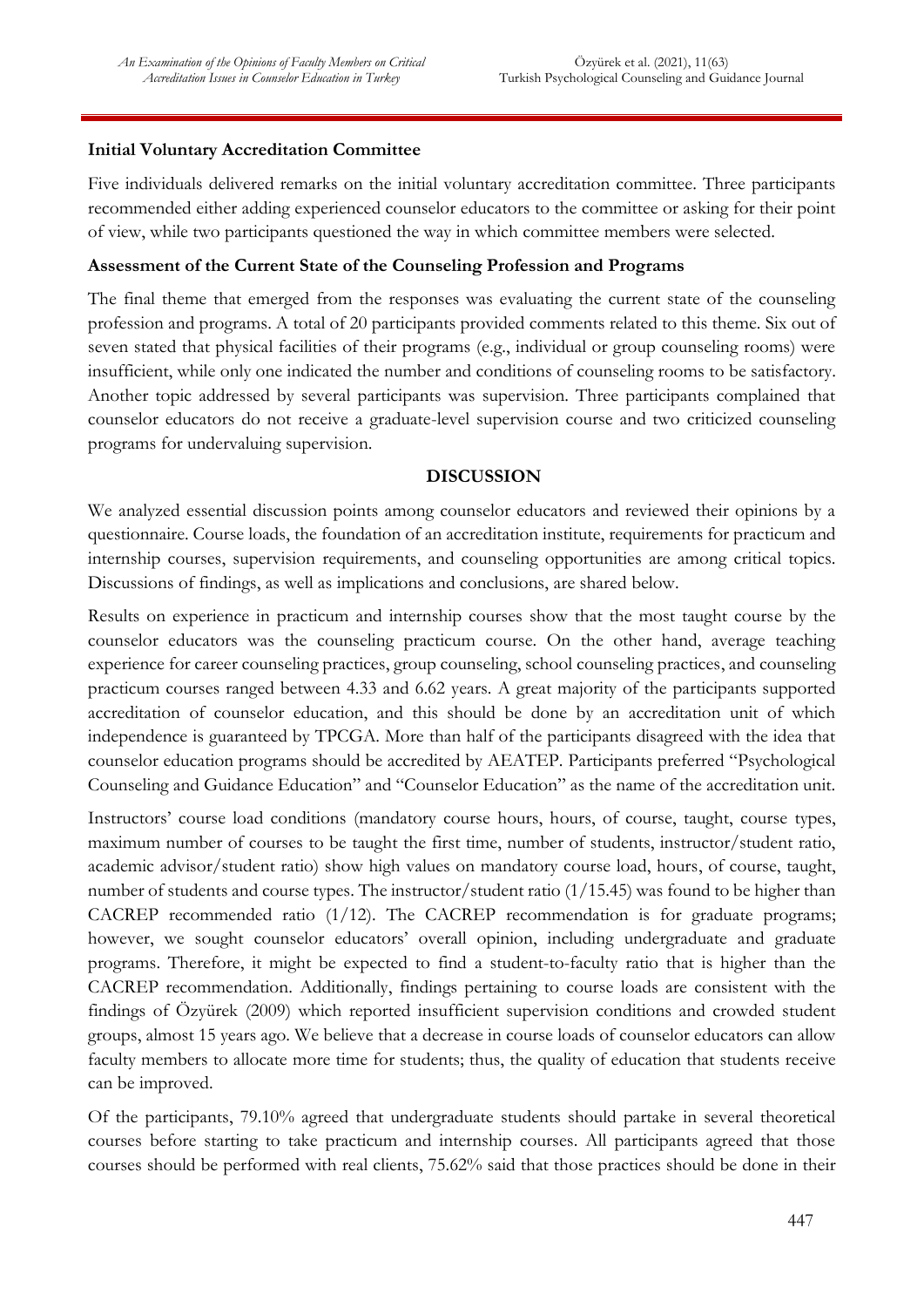final two semesters, with two to three real clients and for at least nine sessions. Özyürek (2009) reported the mean number of individual counseling sessions for senior students was 8.55. This finding is consistent with Aladağ and Kemer's (2017) findings which demonstrated that most participants saw at least two real clients and 7 to 10 sessions. But as Aladağ and Kemer indicated, a small percentage of the undergraduate students still continue to do counseling with their peers. Furthermore, few counselor educators shared in open-ended questions that students experience difficulty in finding real clients; thus, such a requirement (i.e., seeing real clients) may be cumbersome. Given the consistency between our results related to seeing real clients and other studies, it is reasonable to assume that experience with real clients is emphasized in counselor education undergraduate programs.

In another finding of the study, 77.11% of the participants supported undergraduate students getting experience in group counseling and stated that each group should have around 11 students. Participants also indicated that school counseling practices should last for 10 weeks, and career counseling practices should last for eight weeks in schools.

Among the results on supervision opportunities, 74.13% of the participants agreed that people with Ph.D. degrees in counseling should be employed in counselor education programs. Participants suggested that the "supervisor/supervisee" ratio  $(1/10)$  should be lower than CACREP 2016 standards  $(1/12)$ . Though in reality, the supervisor/supervisee ratio is likely to be higher than 1/10 in Turkey, such a recommendation by counselor educators might be provided to promote the quality of counselor education. "Graduate supervisor/undergraduate supervisee" ratio is around 1/6. 71.14% of the participants agreed on presenting these ratios as evidence in an evaluation period after the accreditation application. More than half of the participants (55.22%) agreed on the need for all three supervision types (individual, group, and triadic supervision) and that the number of sessions in individual supervision should be five. Moreover, 75.12% of the participants reported that supervisors should have counseling supervision and supervision education.

The number of rooms for individual counseling was found four on average and the number of rooms for group counseling was found two on average in the universities where participants are employed. Unfortunately, not too many participants answered these two questions (28 and 32 participants respectively); therefore, it is difficult to draw conclusions related to the number of individual and group counseling rooms in counselor education programs. Subsequently, future research should strive to reach out to more counseling programs to obtain a more precise mean value.

More than 200 counselor educators from different universities all across Turkey participated in this study. The findings of this study illustrate that there was a general consensus among counselor educators on critical accreditation topics, such as seeing real clients, hiring faculty with a Ph.D. in counseling. Though we sought participants' perceptions and recommendations for ideal situations, there might be a considerable gap between reality and ideal. Future researchers can explore both the ideal and real simultaneously.

# **Implications**

This study lays the foundation on critical accreditation issues on counselor education. Instructors' course loads, the number of different courses taught, the number of students are found to be excessive, and providing quality supervision may not be possible with such a high workload. Thus, while determining the accreditation standards in Turkey, instructors' course loads, the number of different courses taught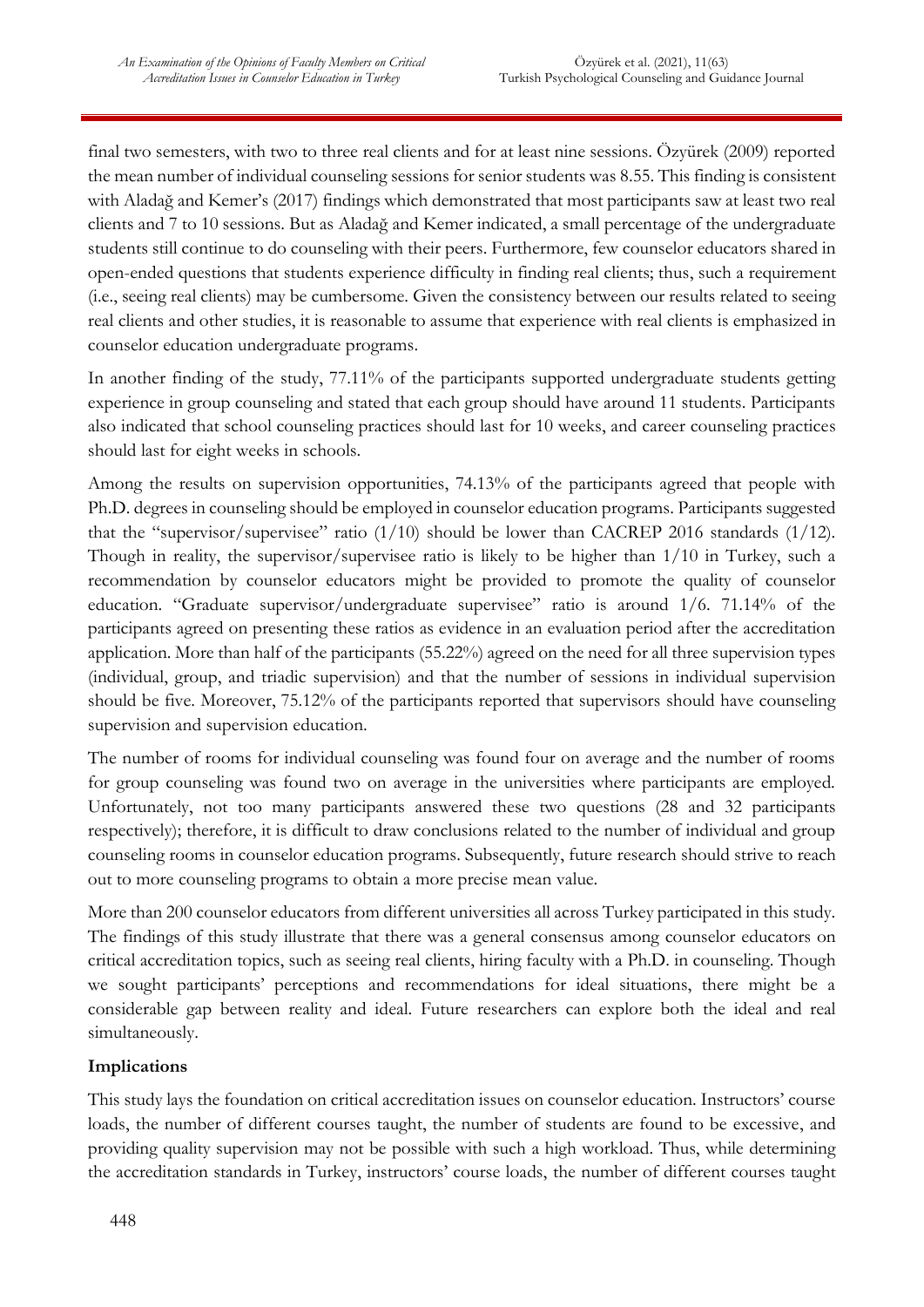and the number of students should be considered thoroughly. Therefore, preparation of "the directives on counseling practicum and internship courses" (Özyürek, 2019) would be beneficial.

### **Limitations**

Although this study pioneers the standardization of undergraduate-level counselor education programs and therefore helps to determine accreditation criteria, as with any other study, this study also has its limitations. First of all, data was collected with a survey developed by the authors. Therefore, the study is limited to qualities that are measured through the questions in the survey. Finally, though we strived to reach out to all counselor educators across Turkey, we did not identify clusters to allow more national representation. Future researchers can pay more attention to the representation of all regions.

### **Conclusion**

Considering the results of this study on essential criteria and important issues on counselor education in Turkey, the importance of an institution accrediting counseling programs becomes apparent. The findings of this study underscore the importance of the establishment of the Psychological Counseling and Guidance Education Programs Evaluation and Accreditation Unit.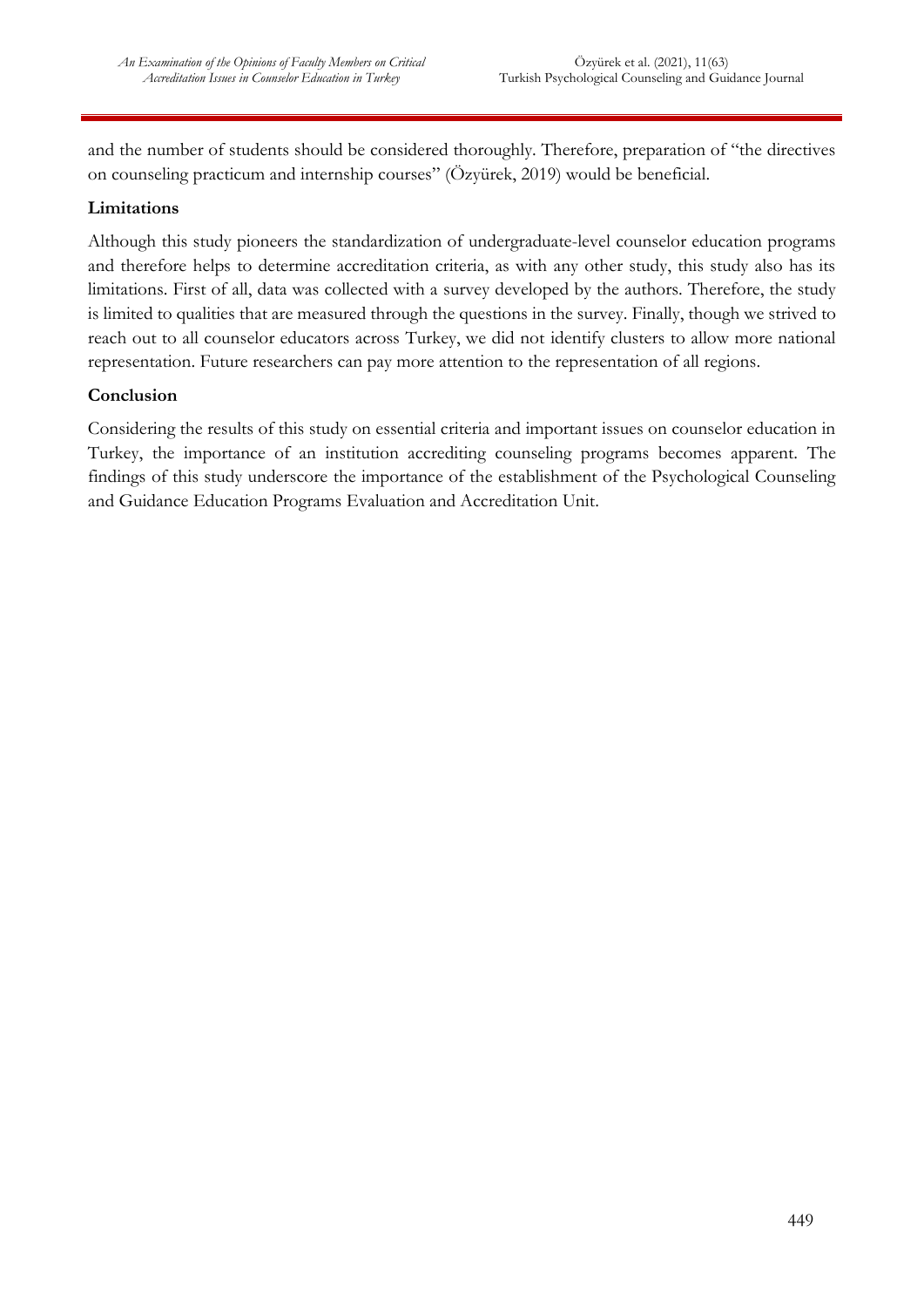#### **REFERENCES**

- ACA. (2014). *2014 ACA code of ethics.* American Counseling Association. https://www.counseling.org/resources/aca-code-of-ethics.pdf
- AEATEP. (2020). Association for Evaluation and Accreditation of Teacher Education Programs. https://epdad.org.tr/?sDil=2
- AEAMEP. (2021). Association for Evaluation and Accreditation of Medical Education Programs*.* http://www.tepdad.org.tr
- Akkoyun. F. (1995). The job title and training issues in counseling: A review and implications. *Turkish Psychological Counseling and Guidance Journal,* 2(*6*)*,* 1-21.
- Aladağ, M. (2014). Critical incidents in individual counseling practicum supervision across different levels of counselor education. *Ege Journal of Education, 15*(2), 428-475.
- Aladağ, M., Kağnıcı, D. Y., Cihangir-Çankaya, Z. C., Özeke-Kocabaş, E. Ö., & Yaka, B. (2011). Developing group work competence in counselor education: Case of Ege University. *Ege Journal of Education, 12*(2), 21-43.
- Aladağ M., & Kemer, G. (2016) Clinical supervision: An emerging counseling specialty in Turkey. *The Clinical Supervisor, 35*(2), 175-191. http://dx.doi.org/10.1080/07325223.2016.1223775
- Aladağ, M., & Kemer, G. (2017). *The examination of individual counseling practicum and its supervision in counselor education.* İzmir, Turkey: Ege University, Directorate of Scientific Research Projects. https://bit.ly/3Eo63Wo
- ASCA. (2016). *ASCA Ethical standards for school counselors.* American School Counselor Association. https://www.schoolcounselor.org/getmedia/f041cbd0-7004-47a5-ba01-3a5d657c6743/Ethical-Standards.pdf
- Atıcı, M., & Çam, S. (2013). Students' views on the course of counseling and guidance practice at schools. *Turkish Psychological Counseling and Guidance Journal, 4*(39), 106-119.
- Atıcı, M., Özyürek, R., & Çam, S. (2006). The effects of school counseling practices on counselor self-efficacy and occupational self-esteem: A longitudinal study. *Turkish Psychological Counseling and Guidance Journal, 3*(24), 7- 26.
- Barreto, A., (2012). Counseling for the training of leaders and leadership development: A commentary. *The Professional Counselor*, *2*(*3),* 226-234. doi:10.15241/abb.2.3.226
- CACREP. (2020). CACREP 2016 Standarts. The Council for Accreditation of Counseling and Related Educational Programs. https://cacrepdev.wpengine.com/for-programs/2016-cacrep-standards/
- CACREP. (2021). *Why should I choose an accredited program?* The Council for Accreditation of Counseling and Related Educational Programs. https://www.cacrep.org/for-students/why-should-i-choose-an-accreditedprogram/
- Chang, C. Y., Minton, C. A., Dixon, A.L., Myers, J. E., & Sweeney, T. J. (2012). *Professional counseling excellence through leadership and advocacy.* Taylor & Francis Group.
- Council of Higher Education. (2020). *National qualifications framework for higher education in Turkey.* http://tyyc.yok.gov.tr/
- Demir, M., Özyürek, R., Zeren, G., Köse, A., Akçıl, S., Buyruk Genç, A., & Gökmen, G. (2019). The process of developing the draft standards of the applied courses related to school counseling in the guidance and psychological counseling programs and suggestions for the final form. *School Counselor e-bulletin (9)*, p. 60-83.
- Doğan, S. (2000). The need for accreditation of counseling programs and a model suggestion. *Turkish Psychological Counseling and Guidance Journal, 2*(14), 31-38.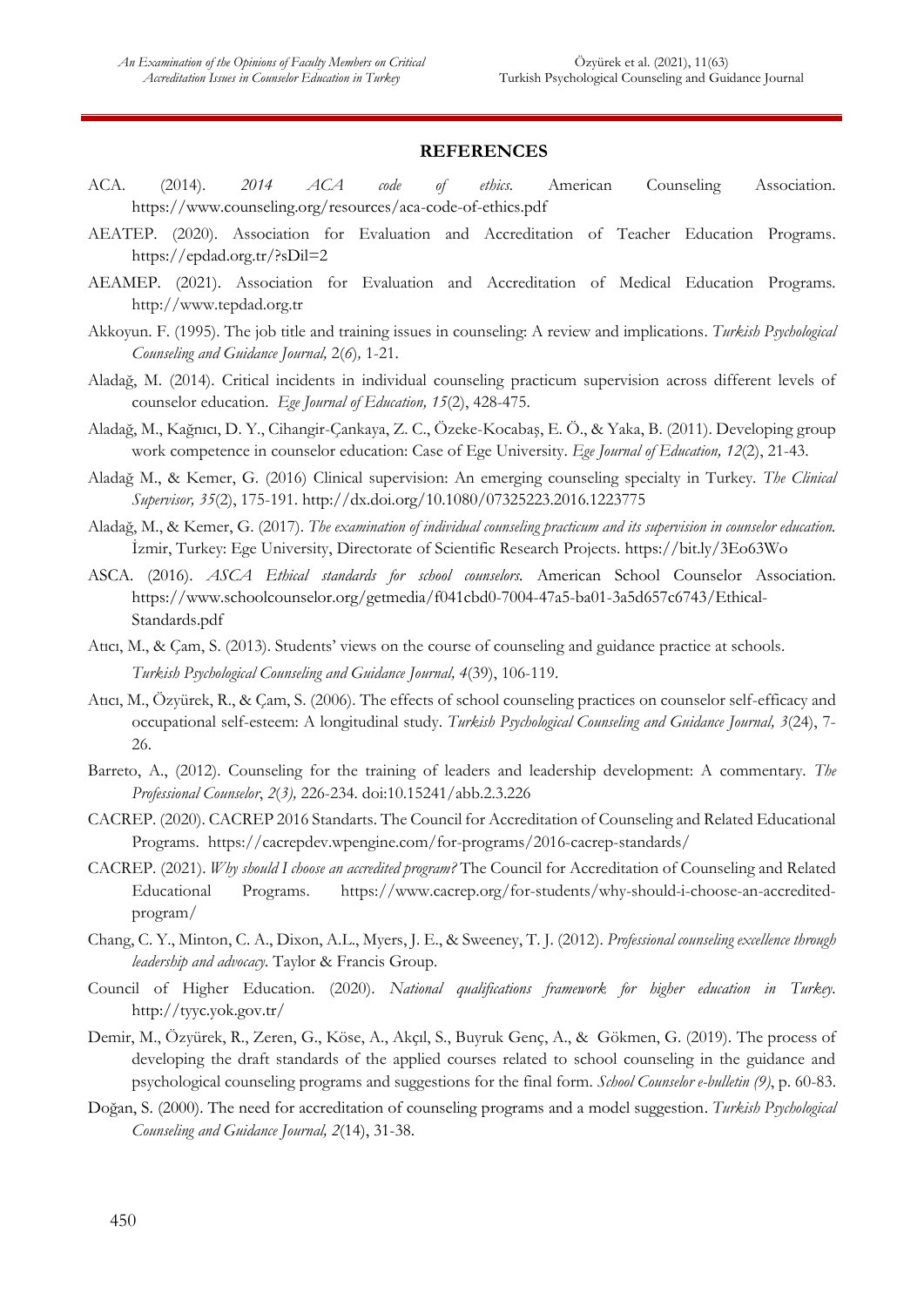- Haktanir, A. (2020). A comparison of counselling self-efficacy among international and domestic counselling students. *Journal of Psychologists and Counsellors in Schools.* Advance online publication. https://doi.org/10.1017/jgc.2020.19
- ISCED. (2021). *The international standard classification of education*. https://ec.europa.eu/education/internationalstandard-classification-of-education-isced\_en
- İkiz, F. E., Baş, A. U., & Arslan, Ü. (Eds.) (2021). *Counseling code of ethics.* Turkish Psychological Counseling and Guidance.
- Kalkan, B., & Can, N. (2019). Supervision in counselor education: Exploration of current status and standards in Turkey. *Adıyaman University Journal of Educational Sciences*, *9*(2), 271-290. https://doi.org/10.17984/adyuebd.592894
- Kline, R. B. (1998). *Principles and practices of structural equation modeling.* Guilford.
- Koçyiğit-Özyiğit, M., & İşleyen, F. (2016). Supervisor training in counseling *Bolu Abant İzzet Baysal University Journal of Faculty of Education, 16*(4), 1813-1831.
- Korkut, F., & Mızıkacı, F. (2008). European Union, Bologna process and counselor education in Turkey. *Educational Administration: Theory and Practice, 53*(*53*)*,* 99-122.
- Meydan, B. (2014). A supervision model for counseling practicum: Microcounseling supervision model. *Ege Journal of Education, 15*(2), 358-374.
- Özyürek, R. (2009). Counseling and guidance applications in school settings and supervision opportunities: A national survey. *Turkish Psychological Counseling and Guidance Journal,* 4(*32*)*,* 54-63.
- Özyürek, R. (2010a). School counseling practices in Turkish universities: Recommendations for counselor educators. *Eurasian Journal of Educational Research*, *39,* 175-190.
- Özyürek, R. (2010b). Identification of the application of school counseling practices carried out by students in counseling and guidance undergraduate program. *Education and Science,* 35(*156*), 160-174.
- Özyürek, R. (2019, November 30-December 1). *Guidelines for applied, interview, and observation courses in counseling* [Conference session]*.* III. International Teacher Education and Accreditation Congress, Ankara, Turkey. https://educ.tedu.edu.tr/en/educ/agenda/events/iii-international-teacher-education-and-accreditationcongress
- Özyürek, R., & Can, A. (2019, November 30-December 1). *A roadmap for development of accreditation in Turkey* [Conference session]*.* III. International Teacher Education and Accreditation Congress, Ankara, Turkey. https://educ.tedu.edu.tr/en/educ/agenda/events/iii-international-teacher-education-and-accreditationcongress
- Şeker, G., & Çapri, B. (2019, November, 15-17). *Vocational guidance and counseling practices: An evaluation from the perspective of psychological counselors candidates and school psychological counselors* [Conference session]*.* IX. International Congress on Psychological Counseling and Guidance in Higher Education Proceedings, İstanbul, Turkey. https://bit.ly/3H85YHW
- Topkaya, N. (2020). 21st-century counselor competencies. In Ş. Terzi (Ed.), *Counseling and guidance in schools* (pp. 35- 60). Pegem Akademi.
- TPA Psychology Programs Accreditation Unit. (2020). Psychology undergraduate programs accreditation standards. https://akreditasyon.psikolog.org.tr/
- Turkish Psychological Counseling and Guidance Association İzmir Branch Research and Development Commission. (2020). *Examination of the faculty members working in counselor education programs of the universities in Turkey and the Turkish Republic of Northern Cyprus in terms of titles and graduation status.* İzmir.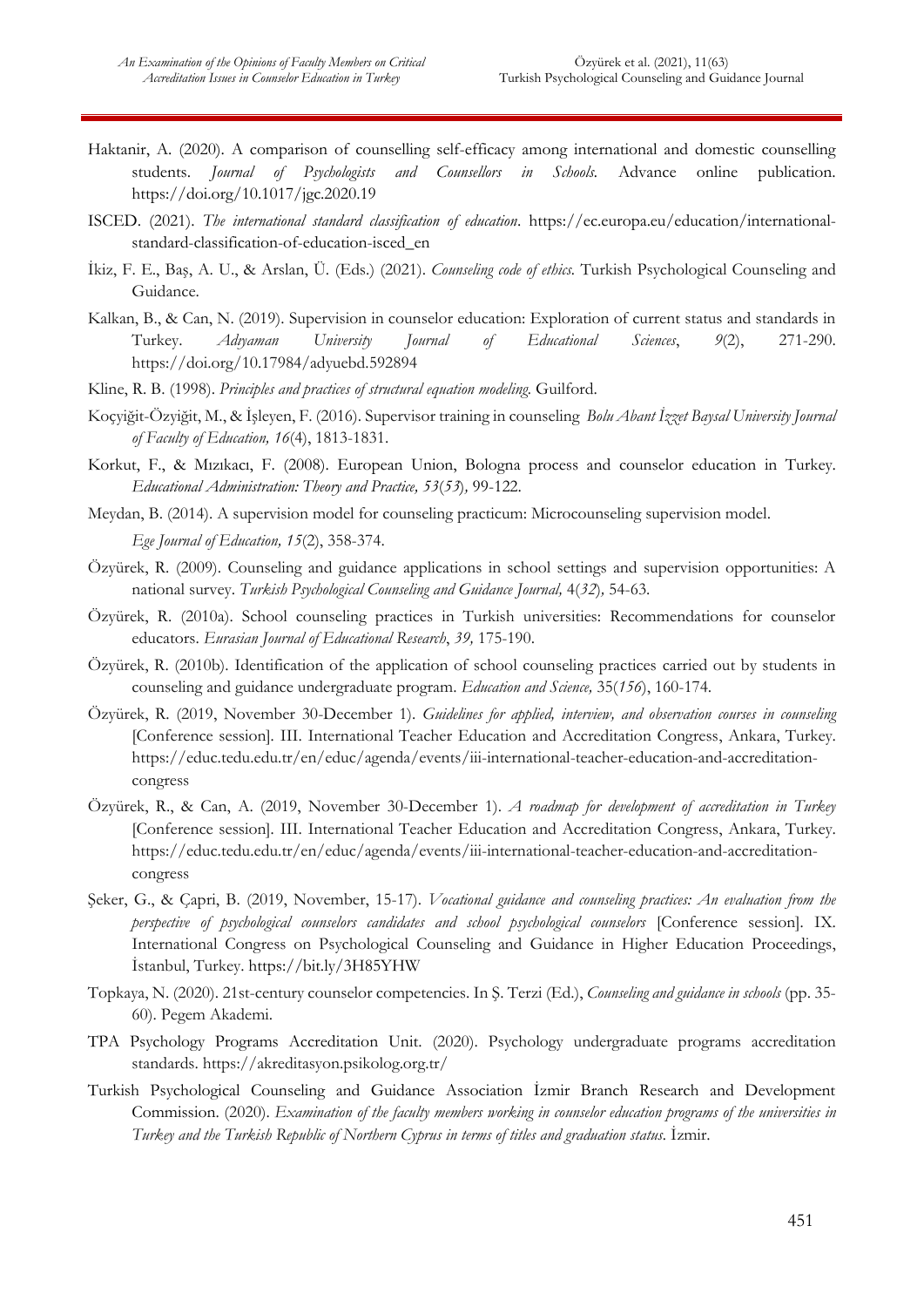- Turkish Psychological Counseling and Guidance Association Self-Assessment Report Preparation Committee (2020). *Turkish psychological counseling and guidance association self-assessment report preparation guidebook.*  Unpublished manuscript*.*
- Yılmaz, O., & Voltan Acar, N. (2015). The importance of supervision in psychological counselor training and its role in group counseling. *Bolu Abant İzzet Baysal University Journal of Faculty of Education, 15*(1), 342-356.
- Woo H., Storlie, C. A., & Baltrinic E. R., (2016). Perceptions of professional identity development from counselor educators in leadership positions. *Counselor Education and Supervision,* 55(*4*), 278-293. https://doi.org/10.1002/ceas.12054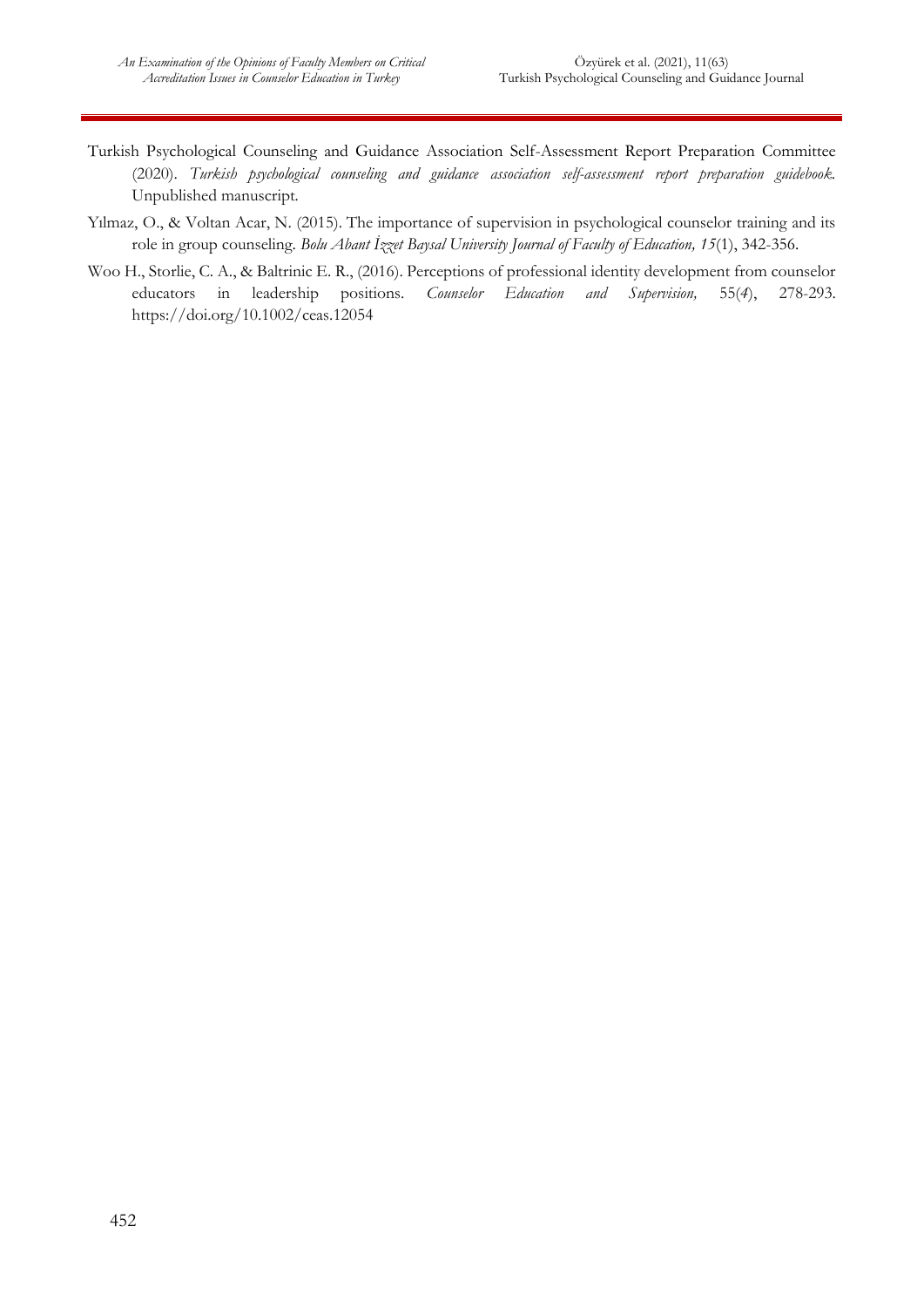### **About Authors**

**Ragıp Özyürek.** Ragıp Özyürek completed his undergraduate education at Hacettepe University, Faculty of Education, Department of Guidance and Psychological Counseling. He also received his master's degree in Hacettepe University Graduate School of Social Sciences Guidance and Psychological Counseling Master Program. Then, he completed her Ph.D. at Çukurova University Graduate School of Social Sciences, Guidance and Psychological Counseling program. Currently, he is working in İstanbul Aydın University Faculty of Education Department of Guidance and Psychological Counseling as a fulltime professor. Dr. Özyürek's fields of study/specialization include career counseling, school counseling, counselor education, statistics in counseling, and accreditation.

**Nursel Topkaya.** Nursel Topkaya completed her undergraduate education at Ege University, Faculty of Education, Department of Psychological Counseling and Guidance. She received her master's degree in METU Graduate School of Social Sciences Psychological Counseling and Guidance master's program. Then, she completed her Ph.D. in Psychological Counseling and Guidance program at Ege University Graduate School of Social Sciences. Currently, she is working at Ondokuz Mayıs University in the Psychological Counseling and Guidance program as an associate professor. Her areas of expertise include mental health, stigmatization of seeking mental health, intention to seek psychological help, and counselor education.

**Abdulkadir Haktanır.** Abdulkadir Haktanir is a Ph.D., who is an assistant professor of Psychological Counseling and Guidance at Necmettin Erbakan University, Turkey. He completed his Bachelor's degree in psychological counseling and guidance at Gaziosmanpaşa University, his master's degree in school counseling at Kent State University, and his Ph.D. in counselor education at Texas A&M University-Corpus Christi. Abdulkadir was the recipient of the 2017 Exemplary Research and Practice Award: Doctoral Level, an award offered by the Association for Assessment and Research in Counseling- a division of the American Counseling Association. His research interests include suicide prevention and suicide assessment, multicultural counseling, positive psychology, ethics in counseling, and counseling self-efficacy.

**Zeynep Hamamcı.** Zeynep Hamamcı graduated from Ankara University Faculty of Education, Department of Guidance and Counseling in 1992. She completed postgraduate studies at the Institute of Social Sciences at Ankara University and received his Ph.D. in Guidance and Counseling in 2002. She became an Associate Professor in 2006 and Professor in 2012. Currently, she is working in Gaziantep University, Faculty of Education, Department of Guidance and Counseling. Her academic research interests are psychodrama and cognitive behavior therapy.

**Ahmet Can.** Ahmet Can received his Ph.D. in Counselor Education and Supervision from Ohio University in 2015. Dr. Can earned his master's degree in School Counseling/Clinical Mental Health Counseling from Ohio University in 2012 and a bachelor's degree in Psychological Counseling and Guidance from Cukurova University in Turkey. Dr. Can has worked as a school, college, mental health counselor and clinical supervisor in a variety of settings including a primary, middle, and high school, college counseling center, and higher education. He currently works as an Assistant Professor and Program Coordinator/CACREP liaison for the Masters in Counseling Program in the Division of Psychology and Counseling at Governors State University. Dr. Can's major research and scholarship areas of interests include counselor education and supervision, school counseling, cross cultural counseling, international college students and psychological well-being.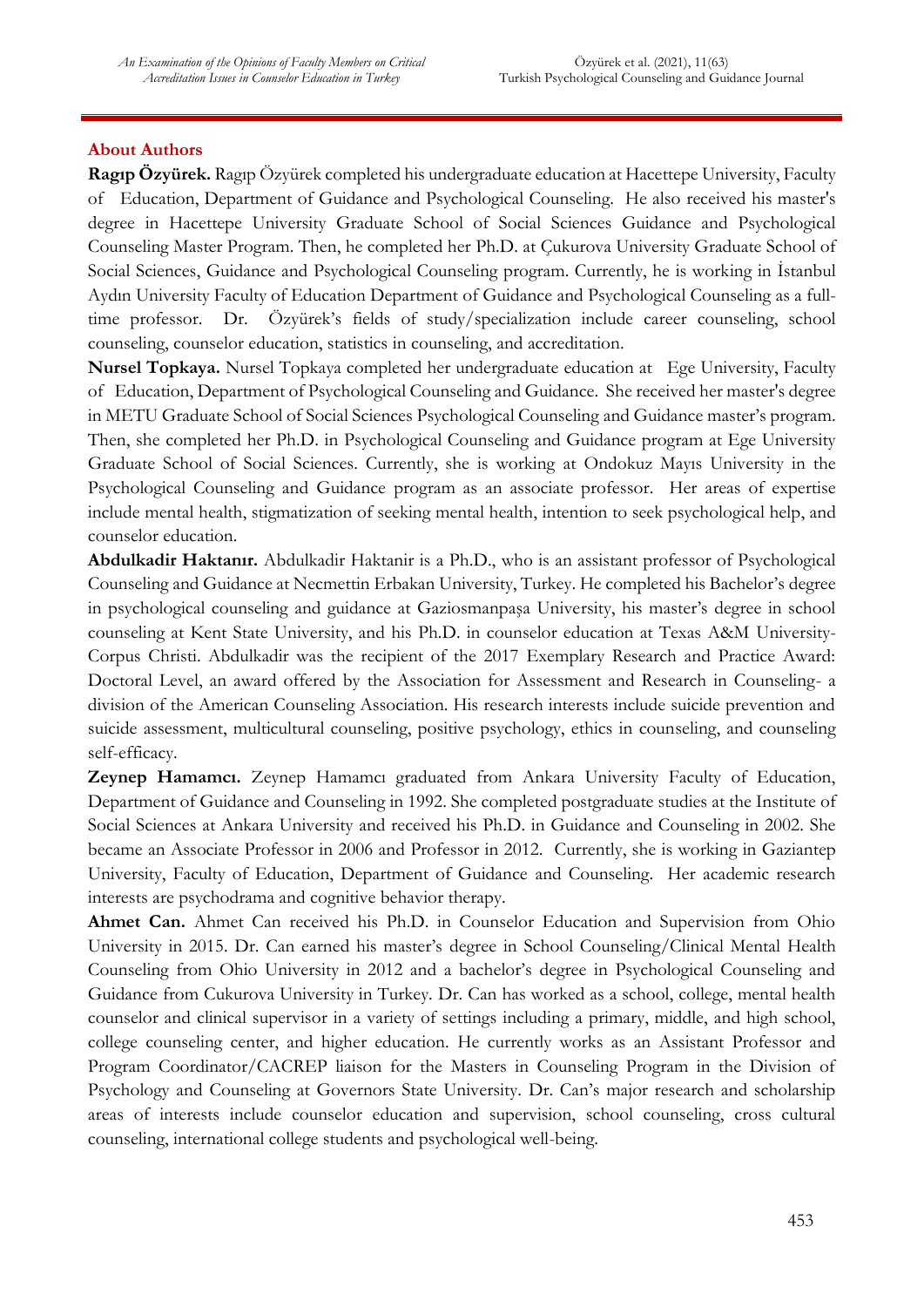**Baki Duy.** Baki Duy earned his bachelor's degree in counseling and guidance from Hacettepe University in 1993. After graduating from the university, he received a scholarship given by the Ministry of Education to pursue a master's and doctoral degree in counseling abroad. He had completed his master's study in school counseling at St. John's University, New York. Dr. Duy pursued his postgraduate studies in counseling at the institute of education studies at Ankara University and earned his doctoral degree in 2003. He is currently working as a full-time professor in the counseling department in the education faculty at Anadolu University, Eskişehir. Among his research interests are cognitive-behavioral therapy, loneliness, and emotion regulation.

**Süleyman Akçıl.** Süleyman Akçıl received his Ph.D. in Counselor Education and Supervision from Kent State University in 2018. Dr. Akçıl earned his master's degree in School Counseling from Kent State University in 2012 and a bachelor's degree in Elementary Education from Marmara University in Turkey. Dr. Akçıl has experience with elementary and middle school students as a school counselor, also has experience with young adults as a mental health counselor. Dr. Akçıl curretly works as a full time academician in the counseling department at Zonguldak Bülent Ecevit Üniversity. Dr. Akçıl's research interests include counselor education and supervision, school counseling, international students, cyberbullying, and perfectionism.

**Olcay Yılmaz.** Olcay Yılmaz graduated from Turkish Land Forces School's System Administration Sciences faculty with a bachelor's degree. Having his master's degree in Psychological Counseling and Guidance in Hacettepe University he completed his doctoral education in the same faculty of the same university. He worked as a psychological counselor, career counselor, and faculty member at different institutions. In 2018 Dr. Yilmaz started to work at TED University and is currently the vice-chair of the Department of Educational Sciences and a lecturer in the Guidance and Psychological Counseling Department. In addition to his sports psychology practices, he has researched career counseling focused on the personnel selection process and personality traits, scale development, cultural adaptation of psychological tests.

### **Author Contribution**

**Ragıp Özyürek**. From the beginning of the research process, he has taken a leadership role in determining the research subject, writing the questionnaire items, making analyzes, and writing the chapters in the article.

**Nursel Topkaya**. She performed data collection, drafted the parts of the introduction and discussion sections of the manuscript, and copy-edited the whole manuscript.

**Abdulkadir Haktanır**. Abdulkadir contributed to survey development, writing the qualitative portion in the results section, translating the survey items as well as part of the results section from Turkish to English, and copy-edited the whole manuscript.

**Zeynep Hamamcı**. She contributed to the development of the measurement tool used in the research and the writing of the method section of the article.

**Ahmet Can**. He contributed to the introduction and literature review section of the manuscript. He also contributed the final version of the manuscript.

Baki Duy. BD contributed to the development of the research instrument and reviewed the whole manuscript.

**Süleyman Akçıl**. He contributed to the development of the measurement tool, took part in research design, copy-edited the whole manuscript and carried out editorial correspondence.